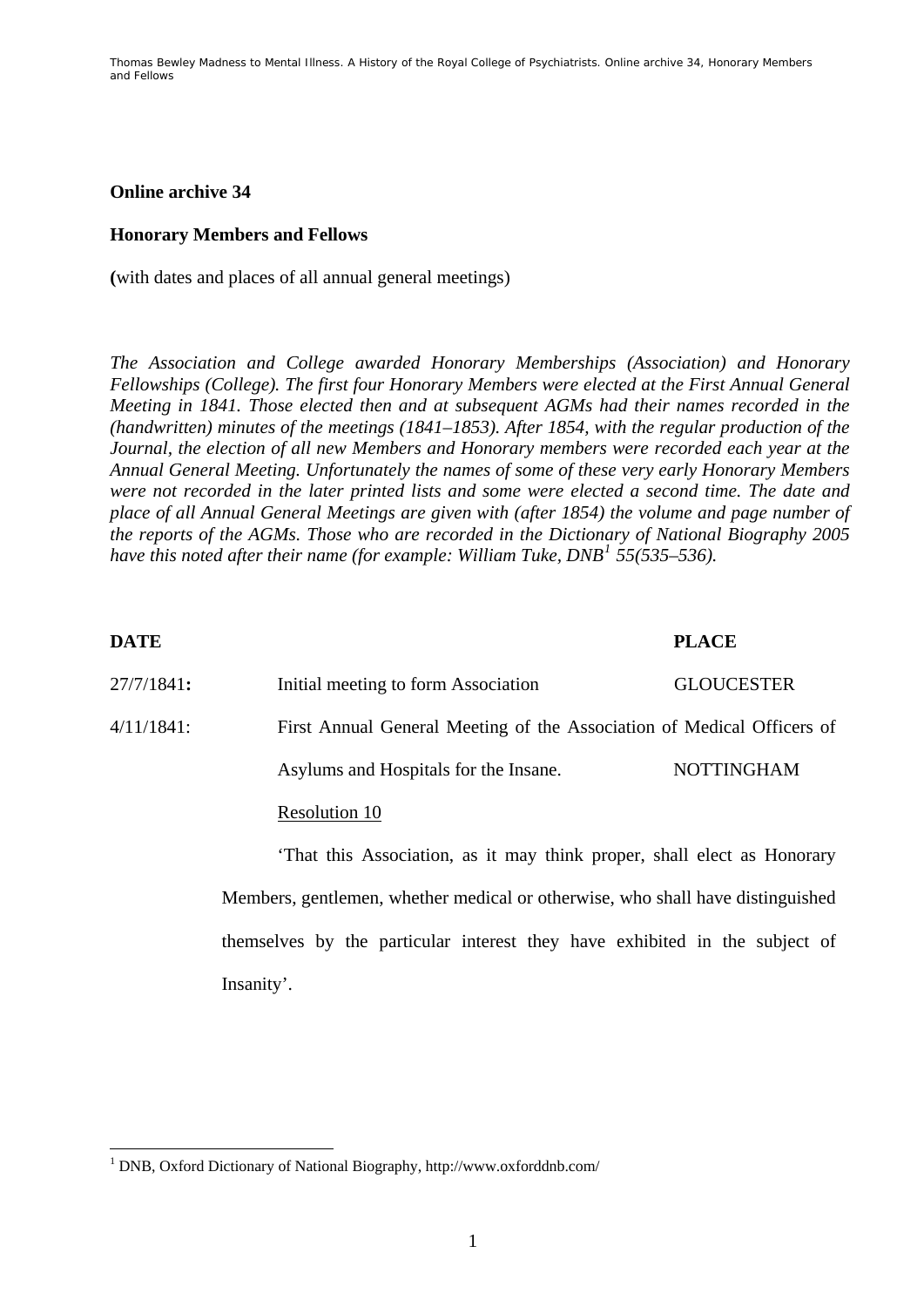| 4/11/1841      |        | <b>NOTTINGHAM</b>                                                                                                                                                                                                                                                                                                                                                                                                                               |
|----------------|--------|-------------------------------------------------------------------------------------------------------------------------------------------------------------------------------------------------------------------------------------------------------------------------------------------------------------------------------------------------------------------------------------------------------------------------------------------------|
|                |        | <b>Elected Honorary Members:</b>                                                                                                                                                                                                                                                                                                                                                                                                                |
|                |        | Samuel Tuke, of the Retreat, York DNB (55) 533-534<br>Dr Bowden, Hanwell Hospital<br>Dr Ghislane, Ghent<br>Mr. Farr [? William Farr Statistician DNB (19) 99-101]                                                                                                                                                                                                                                                                               |
| 2/6/1842       |        | <b>LANCASTER</b>                                                                                                                                                                                                                                                                                                                                                                                                                                |
|                |        | The Rev. Mr. Willson, Nottingham* DNB (59) 447-448<br>Dr Oliver, Carlisle                                                                                                                                                                                                                                                                                                                                                                       |
|                |        | *Mr. Willson was later the Catholic Bishop of Hobart, Tasmania.<br><b>His</b><br>name was among those lost when a complete list of members was<br>In 1865 his nephew drew attention to this omission at the<br>published.<br>AGM and his name was restored in the 1866 list.                                                                                                                                                                    |
| $1 - 6/6/1843$ |        | <b>LONDON</b>                                                                                                                                                                                                                                                                                                                                                                                                                                   |
|                |        | <b>Honorary Members:</b>                                                                                                                                                                                                                                                                                                                                                                                                                        |
|                |        | Dr Julius, Berlin<br>Dr Jacobi, Siegburg<br>Dr Foville, Paris<br>Dr Jabich, Paris<br>Dr Woodward, Worcester Asylum, USA<br>Dr Kirkbride, Pennsylvania, USA<br>Dr Bell, Massachusetts, USA<br>Mr. Barnard, Boston, USA<br>Dr Baillarger, Paris<br>Dr Calmeil, Paris<br>Dr William Pulteny Alison, Edinburgh DNB (1) 744-747<br>Dr John Haslam, London DNB (25) 709-711<br>Dr Leuret, Paris DNB<br>Dr Heinroth, Leipzig<br>Dr Leopold, Collingham |
|                |        | During this week of the AGM between five and twelve members attended                                                                                                                                                                                                                                                                                                                                                                            |
|                | daily. | There were now similar numbers of Honorary and Ordinary Members.                                                                                                                                                                                                                                                                                                                                                                                |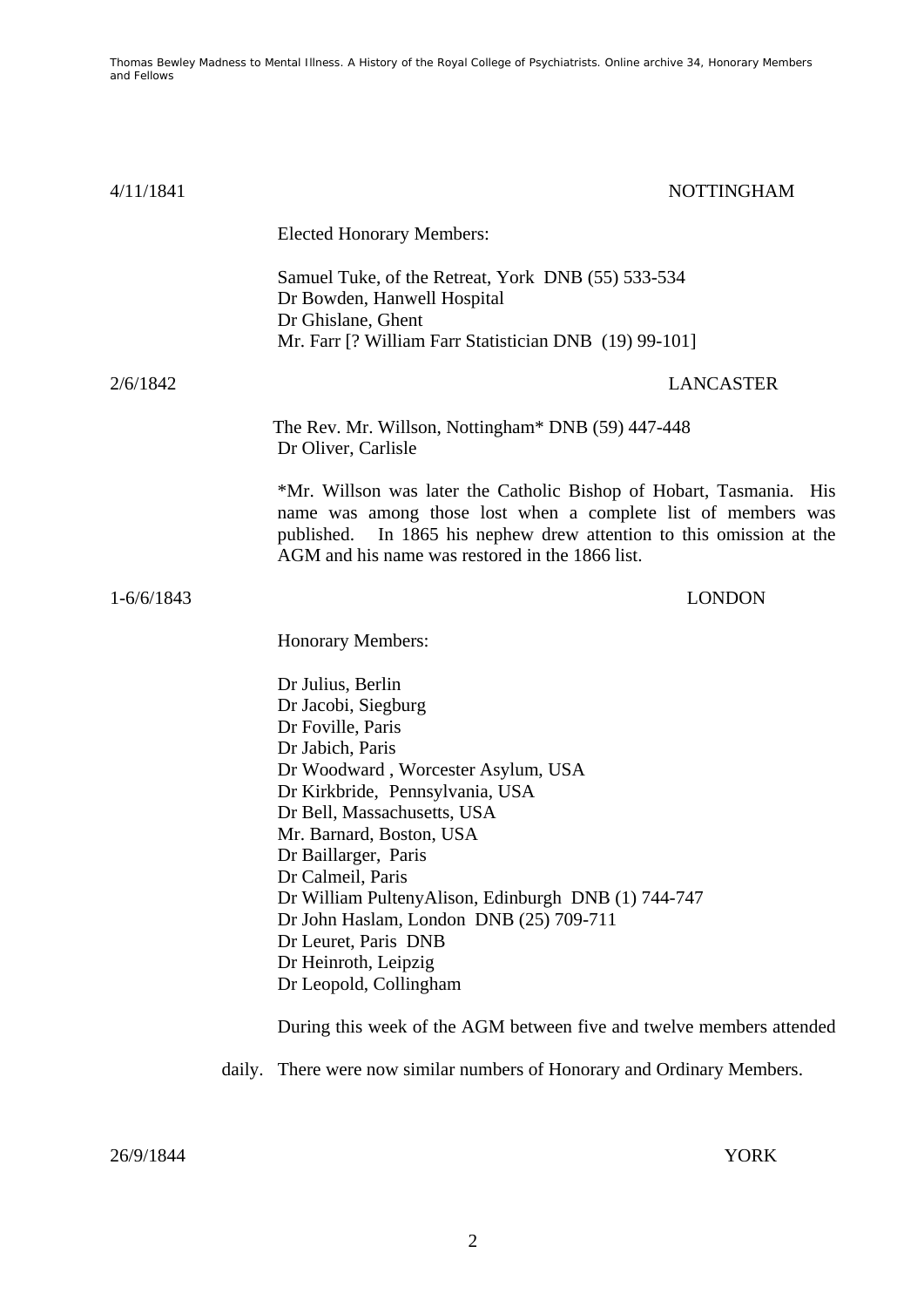|                  |            | Dr Pliny Earle, New York<br>Dr Lloyd Williams, Denbigh<br>Dr Richard Fowler, Salisbury DNB (20) 593-594<br>Dr Zellor, Wurtemberg |               |
|------------------|------------|----------------------------------------------------------------------------------------------------------------------------------|---------------|
|                  |            | There were no meetings in 1845 or 1846.                                                                                          |               |
| 23/6/1847        | <b>AGM</b> |                                                                                                                                  | <b>OXFORD</b> |
|                  |            | No Honorary Members were elected.                                                                                                |               |
|                  |            | There were no meetings in 1848, 1849, 1850.                                                                                      |               |
| 17-19/7/1851 AGM |            |                                                                                                                                  | <b>LONDON</b> |
|                  |            | No Honorary Members were elected.                                                                                                |               |
| 21/7/1852        | <b>AGM</b> |                                                                                                                                  | <b>OXFORD</b> |
|                  |            | Dr Samuel Gaskell, Lunacy Commissioner                                                                                           |               |
|                  |            | There was no meeting in 1853.                                                                                                    |               |
| 22/6/1854        | $AGM*$     |                                                                                                                                  | <b>LONDON</b> |
|                  |            | Dr Nugent, Inspector of Asylums, Ireland<br>Dr White, Inspector of Asylums, Ireland                                              |               |

\*The two elected were omitted from the report of the AGM but noted among the list of Honorary Members.

The Association Journal was founded in 1854 and after this date complete reports of all Annual General Meetings were published in the Journal. (The Journal Volume and page numbers are given after the date of the meeting).

| DATE      | <b>JOURNAL</b><br><b>VOL.PAGES</b> | <b>PLACE</b>  |
|-----------|------------------------------------|---------------|
| 19/7/1855 | 2. 122-126                         | <b>LONDON</b> |
|           | No Honorary Members elected.       |               |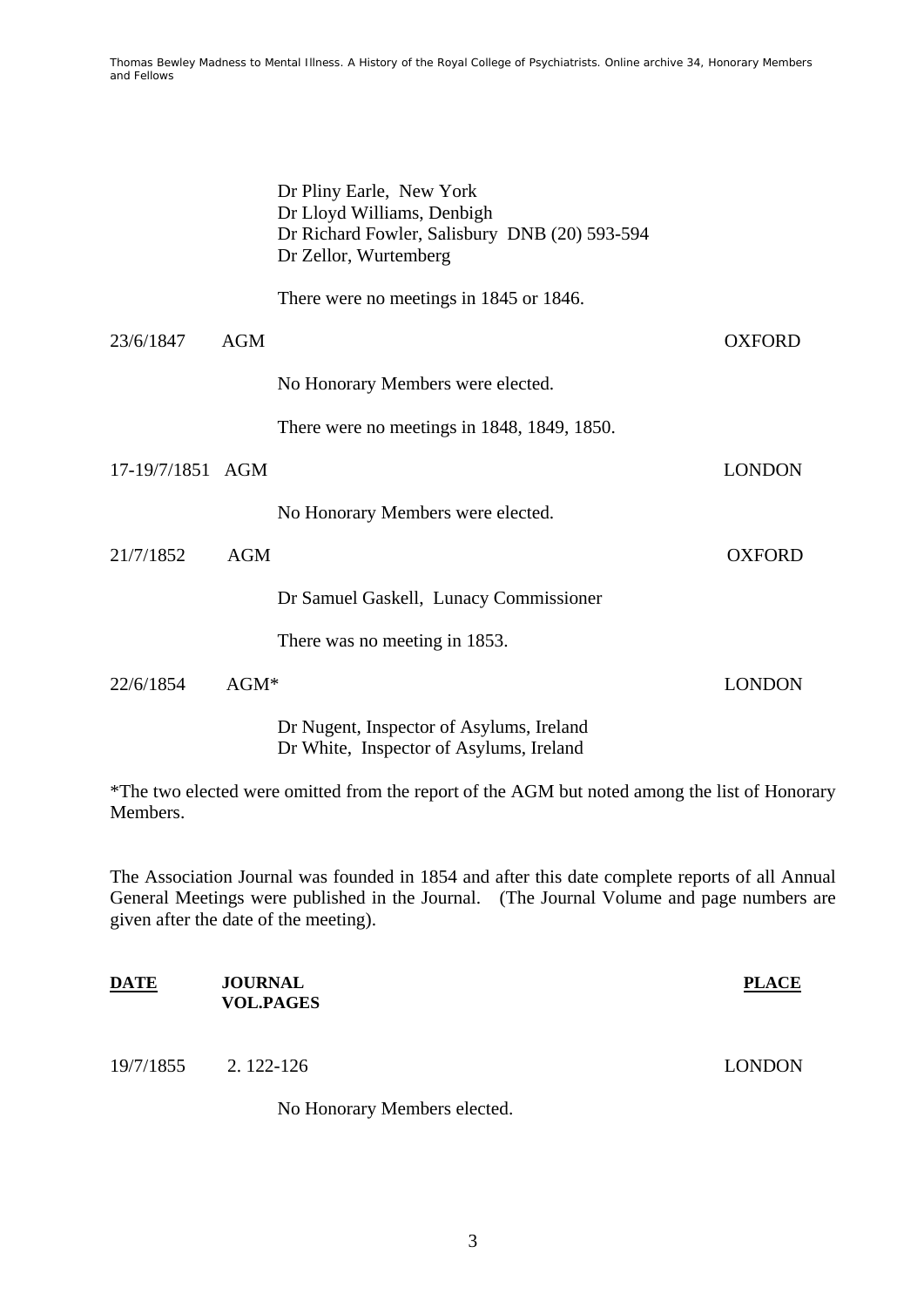1/8/18563. 1-16 DERBY

|           | Sir Benjamin Brodie, Bart. D.C.L. DNB (7) 773-776<br>Sir Henry Holland, Bart. MD., D.C.L. DNB (27) 668-669<br>James Wilkes, Commissioner in Lunacy<br>Thomas Peach, M.D., J.P.<br>J.R. Hume, M.D., Commissioner in Lunacy DNB (28) 770                                     |                  |
|-----------|----------------------------------------------------------------------------------------------------------------------------------------------------------------------------------------------------------------------------------------------------------------------------|------------------|
| 2/7/1857  | $4.1 - 42$                                                                                                                                                                                                                                                                 | <b>LONDON</b>    |
|           | Dr Brierre de Boismont, Paris<br>Hans Sloane Stanley, Chairman, Board of Visiting Magistrates,<br><b>Hants County Asylum</b>                                                                                                                                               |                  |
| 28/7/1858 | 5.56-102                                                                                                                                                                                                                                                                   | <b>EDINBURGH</b> |
|           | Dr W.A.F. Browne, Commissioner in Lunacy, Scotland<br>DNB (8) 228-229                                                                                                                                                                                                      |                  |
| 26/7/1859 | $6.1 - 38$                                                                                                                                                                                                                                                                 | <b>LIVERPOOL</b> |
|           | No Honorary Members were elected, but eight names were deferred till<br>the following meeting.                                                                                                                                                                             |                  |
| 5/7/1860  | 7.23-49                                                                                                                                                                                                                                                                    | <b>LONDON</b>    |
|           | Dr Baillarger, La Salpêtrière, Paris<br>Dr Calmeil, Charenton, Paris<br>Dr Falret, La Salpêtrière, Paris<br>Dr Morel, St. Yon, Rouen<br>Dr Flemming, Editor, Zeitschrift der Psychiatre<br>Dr Jarvin, Dorchester, U.S.A.<br>Dr Howe, Boston, U.S.A.<br>Dr Ray, Boston, USA |                  |
| 15/8/1861 | 7. 309-342                                                                                                                                                                                                                                                                 | <b>DUBLIN</b>    |
|           | Dr Nairne, Commissioner in Lunacy, England<br>Dr Coxe, Commissioner in Lunacy, Scotland<br>Dr Hatchell, Commissioner in Lunacy, Ireland<br>Professor Thomas Laycock, Edinburgh, DNB (32) 923-925<br>Dr M. Battel, Paris                                                    |                  |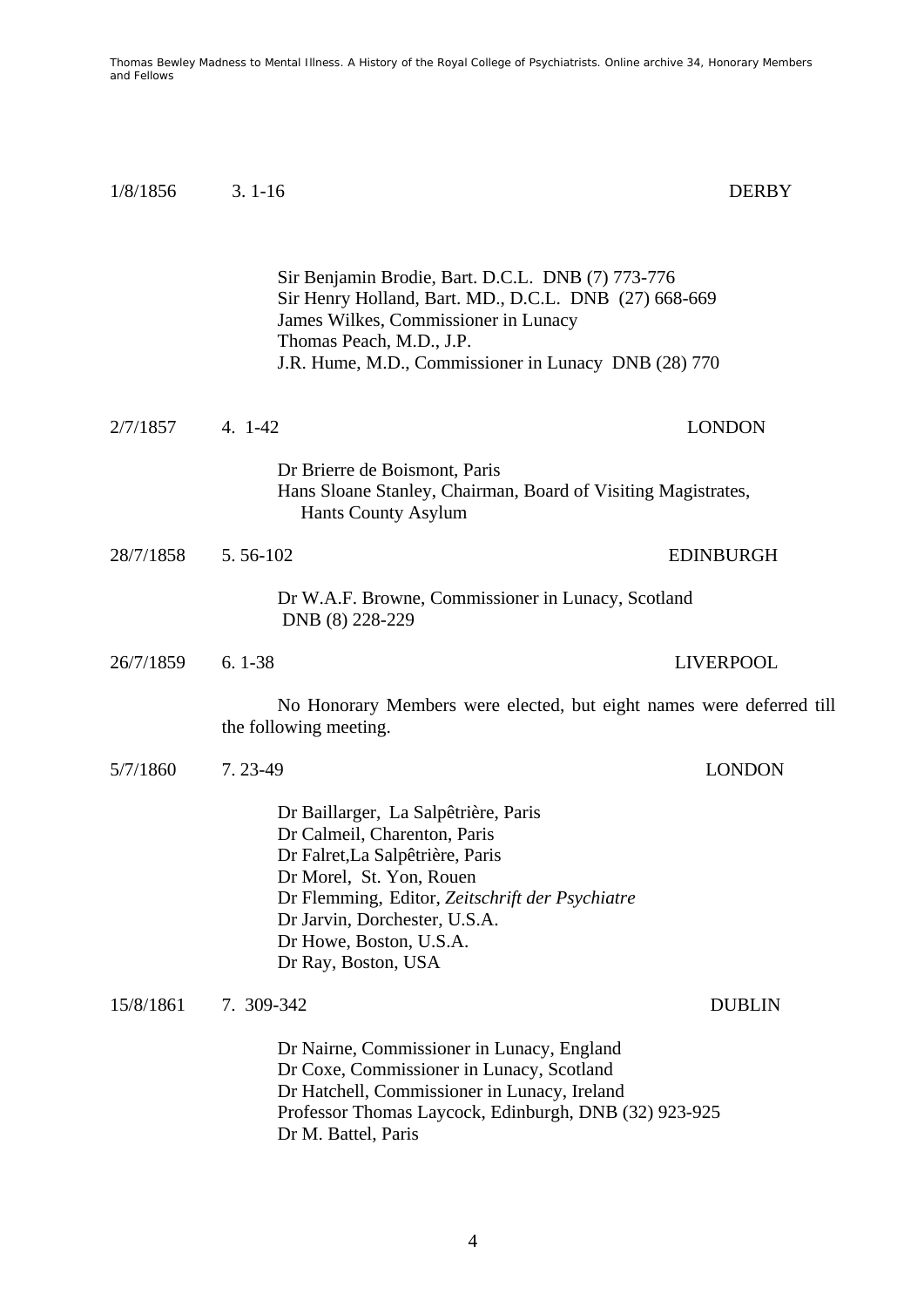| 3/7/1862  | 8. 309-355 (AGM)                                                                                                                                                                                                                                                                                                             | <b>LONDON</b> |
|-----------|------------------------------------------------------------------------------------------------------------------------------------------------------------------------------------------------------------------------------------------------------------------------------------------------------------------------------|---------------|
|           | No Honorary Members were elected.                                                                                                                                                                                                                                                                                            |               |
| 17/9/1862 | 8. 444-458 (Special Meeting)                                                                                                                                                                                                                                                                                                 | <b>LONDON</b> |
|           | Dr John Bucknill, Chancery Visitor DNB (8) 544-545<br>Dr W.C. Hood, Chancery Visitor                                                                                                                                                                                                                                         |               |
| 9/7/1863  | 9. 421-442                                                                                                                                                                                                                                                                                                                   | <b>LONDON</b> |
|           | William Lawrence, F.R.S., Surgeon to Bethlehem Hospital<br>DNB (32) 874-876<br>Dr Delasiaure, Ed. J. de Médecine Mentale Bicêtre<br>Dr Girard de Cailleux, Insp. Genl. Asylums, Seine<br>Dr Moreau de Tours, Chief Physician, Salpêtrière<br>Dr Damerow, Halle Asylum, Prussia,<br>Ed. Allgemeine Zeitschrift für Psychiatri |               |
| 14/7/1864 | 10. 448-469                                                                                                                                                                                                                                                                                                                  | <b>LONDON</b> |
|           | Dr Thomas Watson, President, R. Coll. Physicians, London<br>DNB (57) 674-675<br>Alexander Tweedie, FRS, FRCP DNB (55) 729<br>Professor Griesinger, Zurich<br>Dr Kirkbride, Philadelphia                                                                                                                                      |               |

# **MEDICO-PSYCHOLOGICAL ASSOCIATION**

13/7/1865 11. 383-427 LONDON

Dr Lasègue, M.D. Paris Dr Jules Falret, M.D. Paris Dr Legrand du Saulle, M.D. Paris Dr Biffi, M.D. Milan Dr Schlager, M.D. Vienna Dr Leidesdorf, M.D. Vienna Dr Bulckens, M.D. Gheel John Blake Esq., M.P. DNB (6) 102-103 W.H. Wyatt Esq. J.P. Chairman Committee, Colney Hatch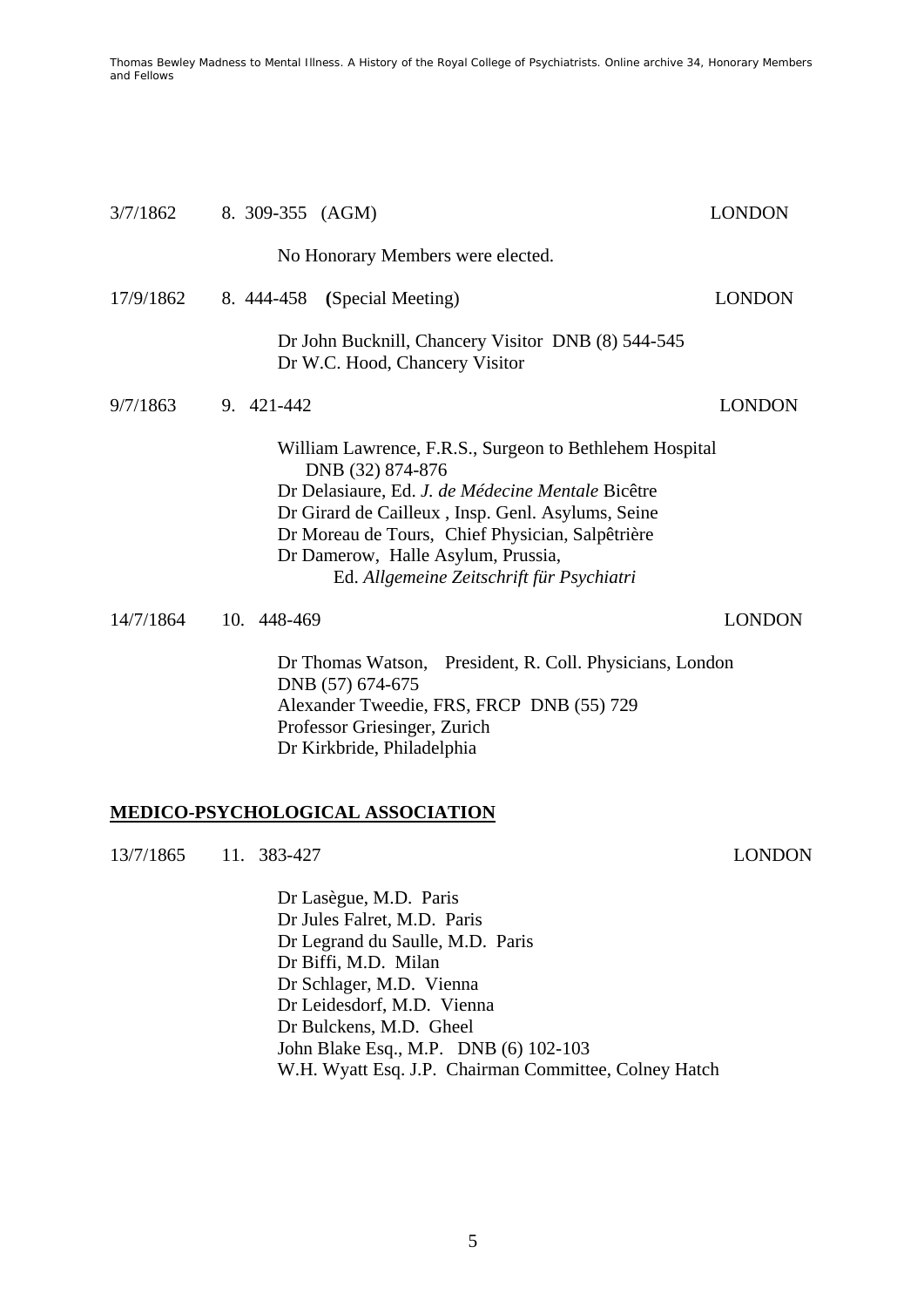| 31/7/1866 | 12. 415-435                                                                                                                                                                                                                                                                                                                                        | <b>EDINBURGH</b> |
|-----------|----------------------------------------------------------------------------------------------------------------------------------------------------------------------------------------------------------------------------------------------------------------------------------------------------------------------------------------------------|------------------|
|           | The Hon. W. Spring Rice<br>Sir James Young Simpson, Bart. DNB (50) 695-697<br>William Seller, M.D.<br>W. Laehr, M.D. Berlin                                                                                                                                                                                                                        |                  |
| 31/7/1867 | 13. 380-421                                                                                                                                                                                                                                                                                                                                        | <b>LONDON</b>    |
|           | Staff Surgeon, Baron Jaroslav Mundy<br>Dr Ludwig Meyer<br>John D. Cleaton, Commissioner in Lunacy                                                                                                                                                                                                                                                  |                  |
| 4/8/1868  | 14, 406-426                                                                                                                                                                                                                                                                                                                                        | <b>LONDON</b>    |
|           | No Honorary Members were elected.                                                                                                                                                                                                                                                                                                                  |                  |
| 2/8/1869  | 15. 462-477                                                                                                                                                                                                                                                                                                                                        | <b>YORK</b>      |
|           | B.W. Richardson, M.D., F.R.S. DNB (46) 797-799<br>Lockhart Clarke, M.D., F.R.S.<br>T.B. Wood Chairman Committee North Riding Asylum<br>Egerton Vernon Harcourt, Member, Committee North Riding<br>Asylum<br>Sir James Clarke, Bart. Physician to The Queen<br>W.A. Guy, Professor Medical Jurisprudence, King's College<br>London DNB (24) 334-335 |                  |
| 2/8/1870  | 16. 446-470                                                                                                                                                                                                                                                                                                                                        | <b>LONDON</b>    |
|           | Sir James Alderson, M.D. President, Royal Coll. Physicians,<br>London DNB (1) 616-618<br>Frederick Farre, M.D. Treasurer, Royal Coll. Physicians, London<br>DNB (19) 108<br>Lockhart Robertson, M.D. Lord Chancellor's Visitor in Lunacy                                                                                                           |                  |
| 3/8/1871  | 17. 438-463                                                                                                                                                                                                                                                                                                                                        | <b>LONDON</b>    |
|           | John Butler, The Retreat, Hartford, Connecticut<br><b>Professor Christison</b><br>Dr Arthur Mitchell, M.D. Commissioner for Scotland                                                                                                                                                                                                               |                  |
| 31/7/1872 | 18. 455-469                                                                                                                                                                                                                                                                                                                                        | <b>EDINBURGH</b> |
|           | Dr Prosper Déspine                                                                                                                                                                                                                                                                                                                                 |                  |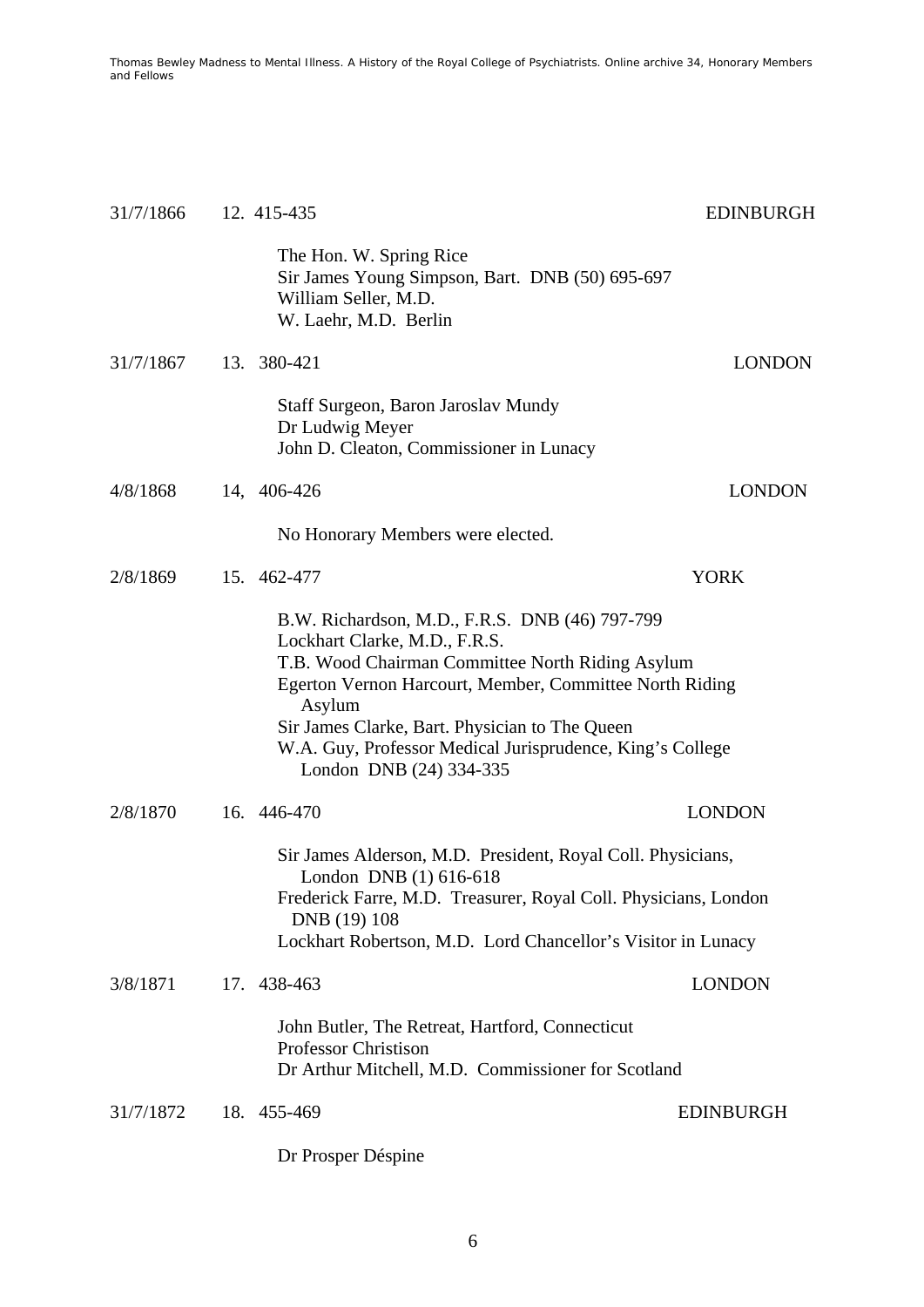| 6/8/1873  | 19. 469-485                                                                                                                                                                                                                      | <b>LONDON</b> |
|-----------|----------------------------------------------------------------------------------------------------------------------------------------------------------------------------------------------------------------------------------|---------------|
|           | Dr G. Burrows, President, Royal Coll. Physicians DNB (8) 1024-1025<br>William Norris Nicholson, Lord Chancellor's Visitor<br>Dr H.A. Pitman, Registrar, Royal Coll. Physicians DNB (44) 428-429<br>Professor C. Westphal, Berlin |               |
| 6/8/1874  | 20. 471-484                                                                                                                                                                                                                      | <b>LONDON</b> |
|           | Dr A. Foville                                                                                                                                                                                                                    |               |
| 11/8/1875 | 21. 452-467                                                                                                                                                                                                                      | <b>DUBLIN</b> |
|           | Rev. Dr Haughton, M.D. F.R.S. DNB (25) 836-838                                                                                                                                                                                   |               |
| 28/7/1876 | 22. 487-503                                                                                                                                                                                                                      | <b>LONDON</b> |
|           | Dr J. Crichton Browne DNB (8) 172-173<br>Dr John Gray                                                                                                                                                                            |               |
| 2/8/1877  | 23. 426-449                                                                                                                                                                                                                      | <b>LONDON</b> |
|           | No Honorary Members                                                                                                                                                                                                              |               |
| 26/7/1878 | 24. 494-503                                                                                                                                                                                                                      | <b>LONDON</b> |
|           | Dr Rhys Williams                                                                                                                                                                                                                 |               |
| 30/7/1879 | 25. 430-443                                                                                                                                                                                                                      | <b>LONDON</b> |
|           | M. Charcot, Paris<br>Dr Echeverria, New York                                                                                                                                                                                     |               |
| 30/7/1880 | 26. 444-457                                                                                                                                                                                                                      | <b>LONDON</b> |
|           | Dr Sibbald<br>Dr Motet, Hon. Sec. Medico Psychological Society, Paris<br>Dr Ball, Paris                                                                                                                                          |               |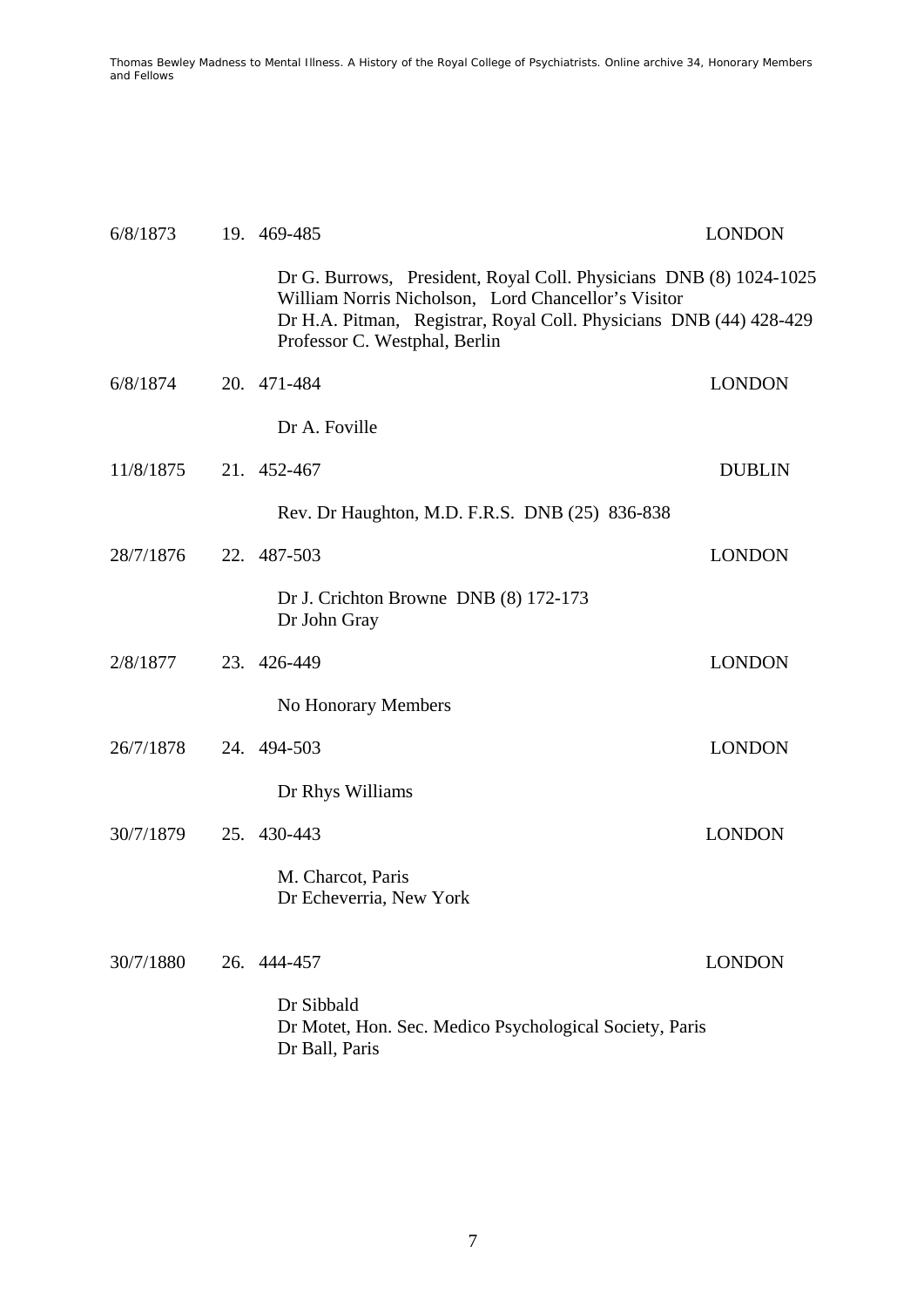## 2-3/8/1881 27. 434-476 LONDON

On this occasion more than three Honorary Members were elected because of the meeting of the International Medical Congress in London.

|           | Dr Brosius, Bendorf-Seyn, near Coblenz<br>Dr Brown-Séquard, Paris<br>Dr Benedikt, Vienna<br>Dr Fournié, Paris<br>Dr Hughes, St. Louis, Miss. U.S.A.<br>Dr Krafft-Ebing, Graz<br>Baron Mierzejewski, St. Petersburg<br>Dr Peeters, Gheel<br>Dr Semal, Mons<br>Dr Tamburini, Reggio-Emilia<br>Dr Virchouw, Berlin<br>Dr Voisin, Paris |                |
|-----------|-------------------------------------------------------------------------------------------------------------------------------------------------------------------------------------------------------------------------------------------------------------------------------------------------------------------------------------|----------------|
| 2/8/1882  | 28. 437-447                                                                                                                                                                                                                                                                                                                         | <b>GLASGOW</b> |
|           | Dr Blanche, Paris<br>Dr Ingels, Ghent                                                                                                                                                                                                                                                                                               |                |
| 27/7/1883 | 29, 435-451                                                                                                                                                                                                                                                                                                                         | <b>LONDON</b>  |
|           | No Honorary Members                                                                                                                                                                                                                                                                                                                 |                |
| 23/7/1884 | 30. 460-475                                                                                                                                                                                                                                                                                                                         | <b>LONDON</b>  |
|           | J. Workman, M.D. Toronto, Canada<br>J. Curwen, M.D. Warren Penn. U.S.A.<br>Frederick Norton Manning, Inspector of Asylums, Sydney                                                                                                                                                                                                   |                |
| 4/8/1885  | 31. 428-440                                                                                                                                                                                                                                                                                                                         | <b>CORK</b>    |
|           | Dr Charles Nichols, Med. Superintendent, Bloomingdale Asylum,<br>New York                                                                                                                                                                                                                                                           |                |
| 9/8/1886  | 32. 448-458                                                                                                                                                                                                                                                                                                                         | <b>LONDON</b>  |
|           | M. Theophile Roussel, M.D. Paris<br>Dr J.N. Ramaer, Haarlem Inspector of Asylums<br>Dr Godding, Med. Superintendent Govt. Hospital for the Insane,<br>Washington, D.C., U.S.A.                                                                                                                                                      |                |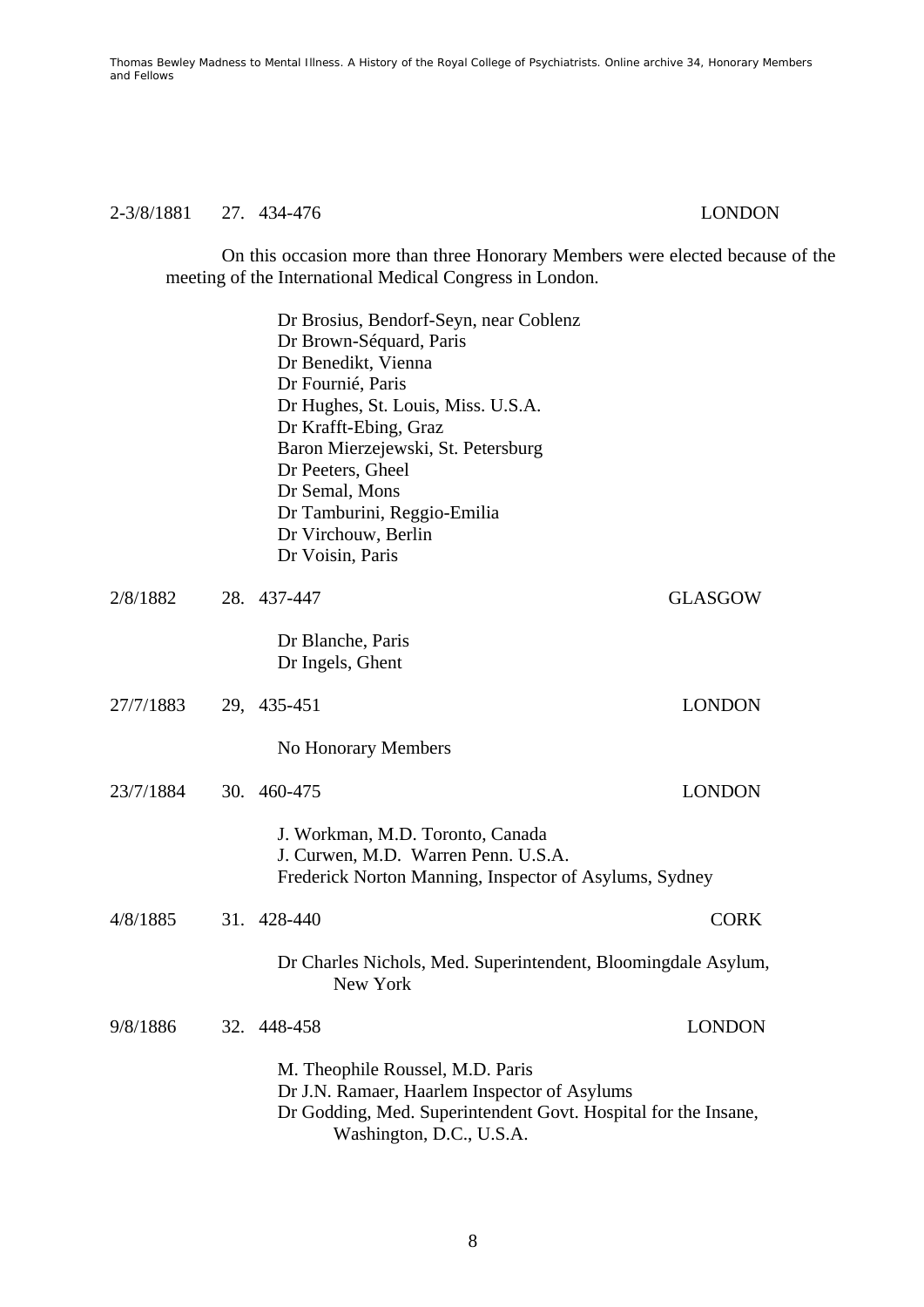| 27/7/1887                | 33. 456-472                                                                                                           | <b>LONDON</b>              |
|--------------------------|-----------------------------------------------------------------------------------------------------------------------|----------------------------|
|                          | Dr Chapin, Superintendent, Pennsylvania Hospital for the<br>Insane<br>Dr Lentz, Med. Superintendent, Tournai, Belgium |                            |
|                          | Dr Heinrich Schüle, Illenau Asylum, Baden                                                                             |                            |
| 6/8/1888                 | 34. 447-462                                                                                                           | EDINBURGH                  |
|                          | Professor W.T. Gairdner, Edinburgh DNB (21) 280-281<br>Dr H.P. Stearns, Hartford, Connecticut, U.S.A.                 |                            |
| 25/7/1889                | 35. 438-473                                                                                                           | <b>LONDON</b>              |
|                          | No Honorary Members                                                                                                   |                            |
| 24/7/1890                | 36. 573-587                                                                                                           | <b>GLASGOW</b>             |
|                          | No Honorary Members                                                                                                   |                            |
| 23/7/1891                | 37. 639-658                                                                                                           | <b>BIRMINGHAM</b>          |
|                          | George Plunkett O'Farrell, M.D. Inspector, Lunatic Asylums,                                                           |                            |
|                          | Ireland<br>Edward Mazière Courtenay, M.D. Inspector, Lunatic Asylums,<br>Ireland                                      |                            |
| 21/7/1892                | 38. 613-625                                                                                                           | <b>YORK</b>                |
|                          | Dr Frederick Needham, Commissioner in Lunacy<br>Dr Charles Féré, Paris                                                |                            |
| 28/7/1893                | 39. 588-604                                                                                                           | <b>BUXTON</b> , Derbyshire |
|                          | No Honorary Members                                                                                                   |                            |
| 12-15/7/1894 40. 687-697 |                                                                                                                       | <b>DUBLIN</b>              |
|                          | No Honorary Members                                                                                                   |                            |
| 25-26/7/1895 41. 732-750 |                                                                                                                       | <b>LONDON</b>              |
|                          | Dr David Ferrier                                                                                                      |                            |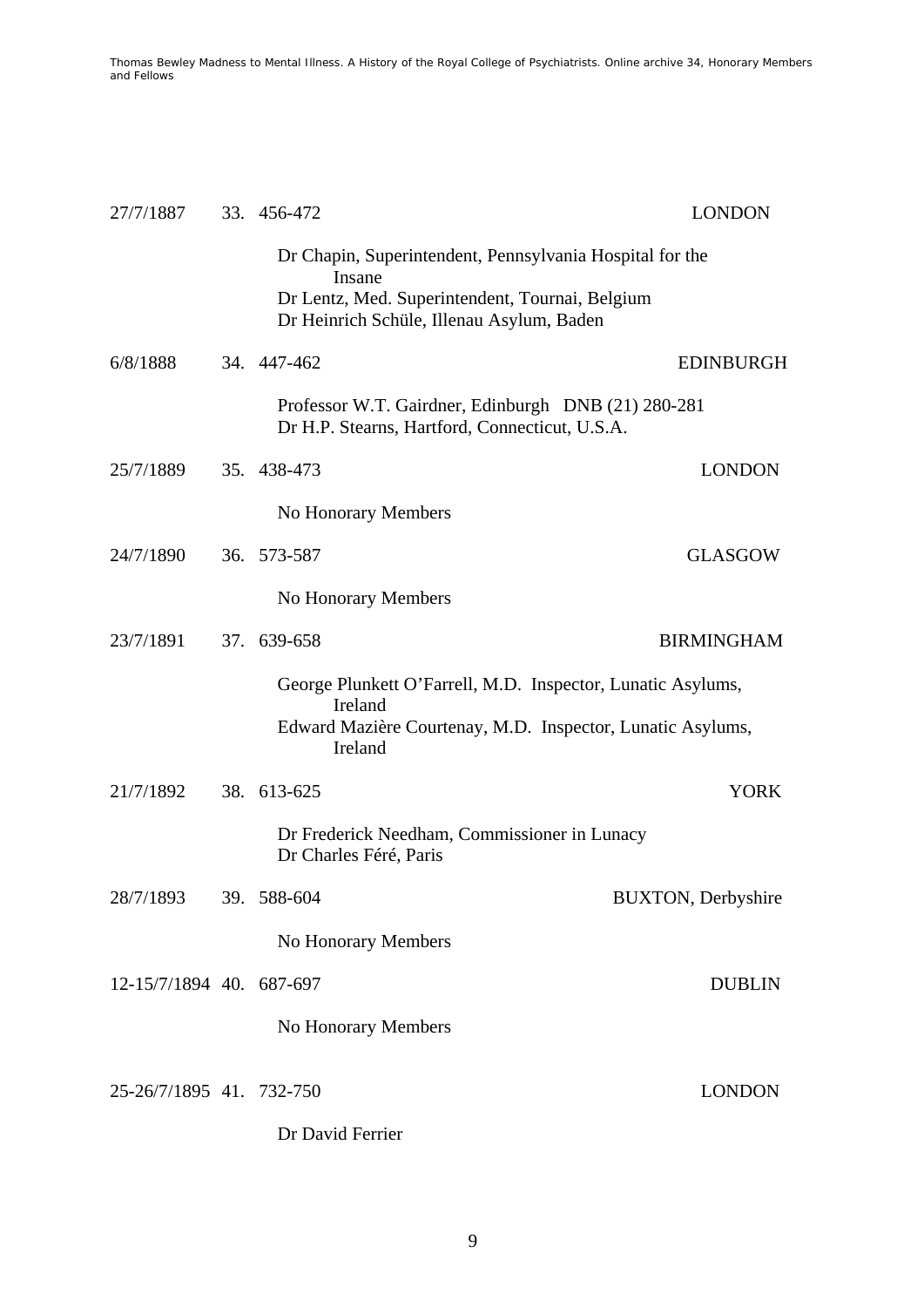| 23-24/7/1896 42 859-885 |                                                                                                                                                  | <b>LONDON</b>                                                                                   |
|-------------------------|--------------------------------------------------------------------------------------------------------------------------------------------------|-------------------------------------------------------------------------------------------------|
|                         | John Fraser, M.B., F.R.C.P.E.                                                                                                                    | T. Clifford Allbutt, M.D., F.R.C.P. DNB (1) 764-765                                             |
| 29/7/1897               | 43 857-875                                                                                                                                       | NEWCASTLE-ON-TYNE                                                                               |
|                         | Dr Jules Morel, Mons, Belgium                                                                                                                    |                                                                                                 |
| 21/7/1898               | 44 875-885                                                                                                                                       | <b>EDINBURGH</b>                                                                                |
|                         | George Thomas Hine, Architect<br>Dr V. Magnan, Paris                                                                                             | Dr A.E. Macdonald, Manhattan State Asylum, New York                                             |
| 27-28/7/1899 45 826-836 |                                                                                                                                                  | <b>LONDON</b>                                                                                   |
|                         | No Honorary Members                                                                                                                              |                                                                                                 |
| 26-27/7/1900 46 803-814 |                                                                                                                                                  | <b>LONDON</b>                                                                                   |
|                         | Dr G. Alder Blumer, Utica State Hospital, U.S.A.<br>Dr Johannes Bresler, M.D., Freiburg, Silesia<br>Dr Ant. Ritti, M.D. Charenton Asylum, France | Founder and Editor Psychiatrishen Wochenschrift<br>Editor in Chief Annales Médico-Psychologique |
| 25/7/1901               | 47 836-846                                                                                                                                       | <b>CORK</b>                                                                                     |
|                         | Dr Edouard Toulouse, Villejuif Asylum, France<br>Editor Revue de Psychiatrie                                                                     |                                                                                                 |
| 24/7/1902               | 48 795-805                                                                                                                                       | <b>LIVERPOOL</b>                                                                                |
|                         | Sidney Coupland, M.D. Commissioner in Lunacy<br>Hospital, Baltimore, U.S.A.                                                                      | Dr E.N. Brush, Phys. Superintendent, Shepard and Enoch Pratt                                    |
| 16/7/1903               | 49 749-774                                                                                                                                       | <b>LONDON</b>                                                                                   |
|                         | No Honorary Members                                                                                                                              |                                                                                                 |
| 21-22/7/1904 50 784-805 |                                                                                                                                                  | <b>LONDON</b>                                                                                   |
|                         | Sir John Batty Tuke, M.D., M.P.                                                                                                                  |                                                                                                 |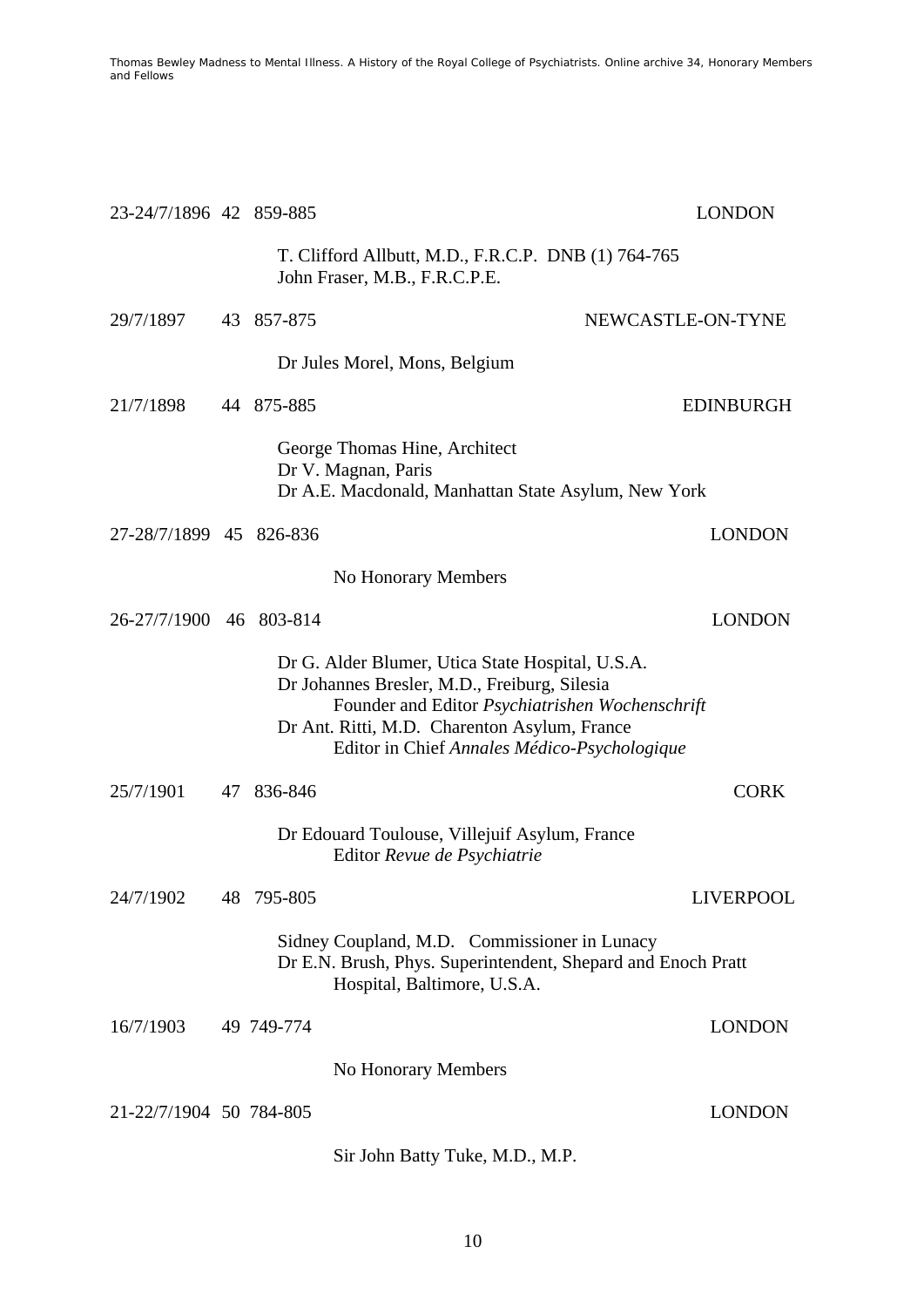| 20-21/7/1905 51 773-790 |  | No Honorary Members                                                                                                          | <b>LONDON</b>     |
|-------------------------|--|------------------------------------------------------------------------------------------------------------------------------|-------------------|
|                         |  |                                                                                                                              |                   |
| 26-27/7/1906 52 809-838 |  |                                                                                                                              | <b>LONDON</b>     |
|                         |  | No Honorary Members                                                                                                          |                   |
| 25-26/7/1907 53 840-862 |  |                                                                                                                              | <b>LONDON</b>     |
|                         |  | Professor Leonardo Bianchi, Naples                                                                                           |                   |
| 23-24/7/1908 54 780-798 |  |                                                                                                                              | <b>LONDON</b>     |
|                         |  | No Honorary members                                                                                                          |                   |
| 22-23/7/1909 55 752-769 |  |                                                                                                                              | <b>LEEDS</b>      |
|                         |  | Sir William Collins, M.P., M.D., F.R.C.S., Vice-Chancellor,<br>London University DNB (12) 742-743                            |                   |
|                         |  | Professor Heinrich Obersteiner, Professor Neurology, Vienna<br>Professor Emil Kraepelin, Professor Psychiatry, Munich        |                   |
|                         |  |                                                                                                                              |                   |
| 21-22/7/1910 56 752-776 |  |                                                                                                                              | <b>EDINBURGH</b>  |
|                         |  | Dr John Macpherson, Commissioner in Lunacy, Scotland<br>Mr. Arthur Hill Trevor, Legal Commissioner in Lunacy, Scotland       |                   |
| 13-14/7/1911 57 723-753 |  |                                                                                                                              | <b>DUBLIN</b>     |
|                         |  | Sir Horatio Bryan Donkin, F.R.C.P. Prison Commissioner<br>Dr Karl Moeli, Berlin Asylum, Germany<br>Dr Réné Semelaigne, Paris |                   |
| 11-12/7/1912 58 681-715 |  |                                                                                                                              | <b>GLOUCESTER</b> |
|                         |  | Dr Thomas Considine, Lunacy Commissioner, Ireland<br>Dr Henry Maudsley DNB ? 409-411                                         |                   |
| 16-17/7/1913 59 677-713 |  |                                                                                                                              | <b>LONDON</b>     |
|                         |  | No Honorary Members                                                                                                          |                   |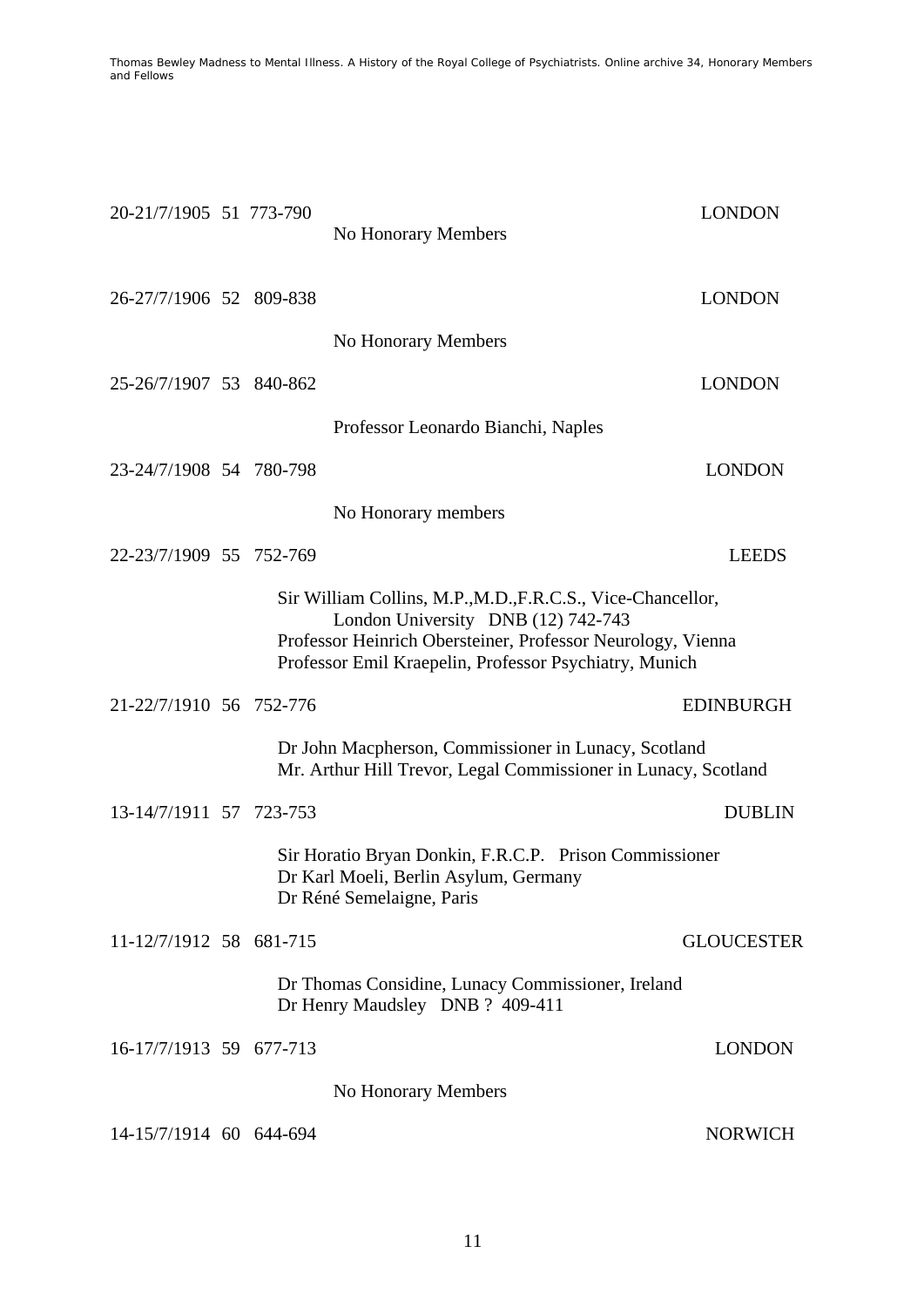|                         |            | No Honorary Members                                                                                                         |
|-------------------------|------------|-----------------------------------------------------------------------------------------------------------------------------|
| 22/7/1915               | 61 502-513 | <b>LONDON</b>                                                                                                               |
|                         |            | No Honorary Members                                                                                                         |
| 27/7/1916               | 62 805-820 | <b>LONDON</b>                                                                                                               |
|                         |            | No Honorary Members                                                                                                         |
| 25/7/1917               | 63 606-620 | <b>LONDON</b>                                                                                                               |
|                         |            | John Mayne Colles, LL.D. Registrar in Lunacy, Dublin<br>Dr A.R. Urquhart, Ex. Editor                                        |
| 23-24/7/1918 64 389-406 |            | <b>EDINBURGH</b>                                                                                                            |
|                         |            | Sir Marriott Cooke, K.B.E., Chairman, Board of Control<br>Professor William Bevan-Lewis, West Riding Asylum,<br>Leeds       |
| 22-23/7/1919 65 275-304 |            | <b>YORK</b><br>No Honorary Members                                                                                          |
| 26-28/7/1920 66 478-497 |            | <b>BUXTON</b>                                                                                                               |
|                         |            | Dr Henri Colin, Villejuif Asylum, Paris<br>Editor Annales Médico-Psychologiques                                             |
| 12-15/7/1921 67 511-569 |            | <b>LONDON</b>                                                                                                               |
|                         |            | Sir Henry Carr Maudsley, M.D., F.R.C.P., Melbourne                                                                          |
| 19-21/7/1922 68 423-458 |            | EDINBURGH                                                                                                                   |
|                         |            | Wm. C. Clifford Smith, Mental Hospital Engineer to                                                                          |
|                         |            | L.C.C. Hospitals<br>Dr Francois Florentine Pactet, Villejuif Asylum, Paris<br>Dr Jacques Jean l'Hermitte, Paris             |
| 10-13/7/1923 69 528-580 |            | <b>LONDON</b>                                                                                                               |
|                         |            | Sir Frederick J. Willis, K.B.E. Chairman, Board of Control<br>Sir Hugh Arthur Rose, Chairman, Board of Control,<br>Scotland |
|                         |            | Dr Havelock Ellis DNB (18) 224-227                                                                                          |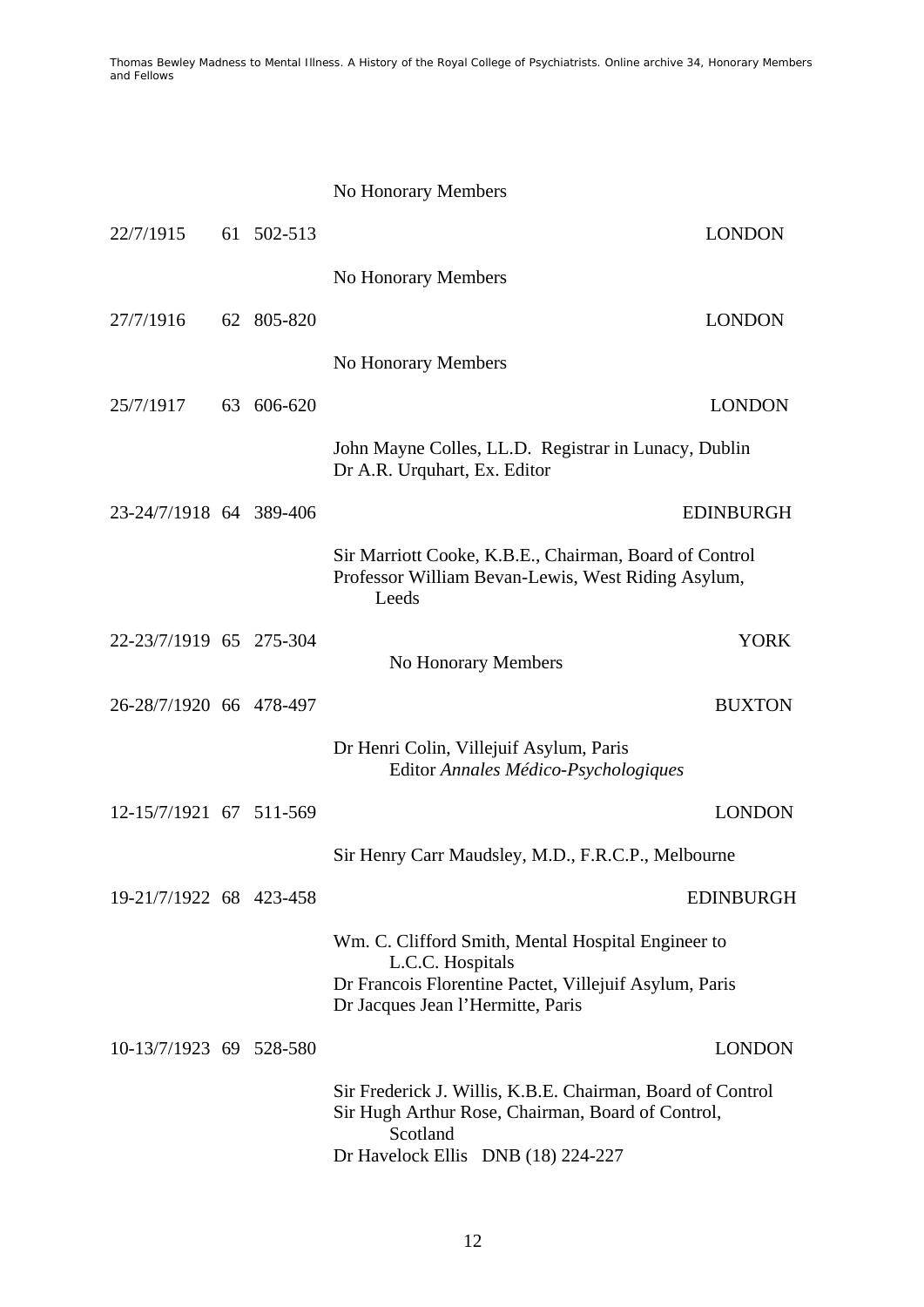#### Dr L. Vernon Briggs, Boston U.S.A.

2-5/7/1924 70 658-709 BELFAST

 Lord Sandhurst, Lord Chancellor's Visitor in Lunacy William McDougall, Professor Psychology, Harvard, U.S.A. W.R. Dawson, Chief Medical Officer, Northern Ireland

7-10/7/1925 71 797-855 BIRMINGHAM

 Rt. Hon. Arthur Neville Chamberlain, M.P. DNB (10) 934-955 Sir David Drummond, M.D., J.P.

# **ROYAL MEDICO PSYCHOLOGICAL ASSOCIATION**

| 13-16/2/1926 72 661-715 |            |                                                                                                                                                                                                | <b>LONDON</b>    |
|-------------------------|------------|------------------------------------------------------------------------------------------------------------------------------------------------------------------------------------------------|------------------|
|                         |            | Professor C. Winkler, M.D., Utrecht, Holland<br>Dr Adolf Meyer, Baltimore, U.S.A.                                                                                                              |                  |
| 19-22/7/1927            | 73 691-764 |                                                                                                                                                                                                | <b>EDINBURGH</b> |
|                         |            | Dr R. Percy Smith, St. Thomas's Hospital, London<br>Professor George M. Robertson, Edinburgh DNB (47) 229-230<br>Sir Humphrey D. Rolleston, Regius Prof. Physic,<br>Cambridge DNB (47) 623-625 |                  |
| 11-13/7/1928            | 74 823-873 |                                                                                                                                                                                                | <b>WAKEFIELD</b> |
|                         |            | Charles Hubert Bond, Commissioner, Board of Control<br>DNB (6) 513<br>Eugen Bleuler, Zurich<br>Hugh Macmillan, Chairman, Royal Commission, Lunacy<br>and Mental Disorders DNB (35) 897-899     |                  |
| 10-12/7/1929            | 75 751-813 |                                                                                                                                                                                                | <b>LONDON</b>    |
|                         |            | Sir Charles Scott Sherrington, Oxford DNB (50) 337-339<br>Dr Ivan Petrovitch Pavlov, Leningrad<br>Dr Eugenio Tanzi, Florence, Italy                                                            |                  |

13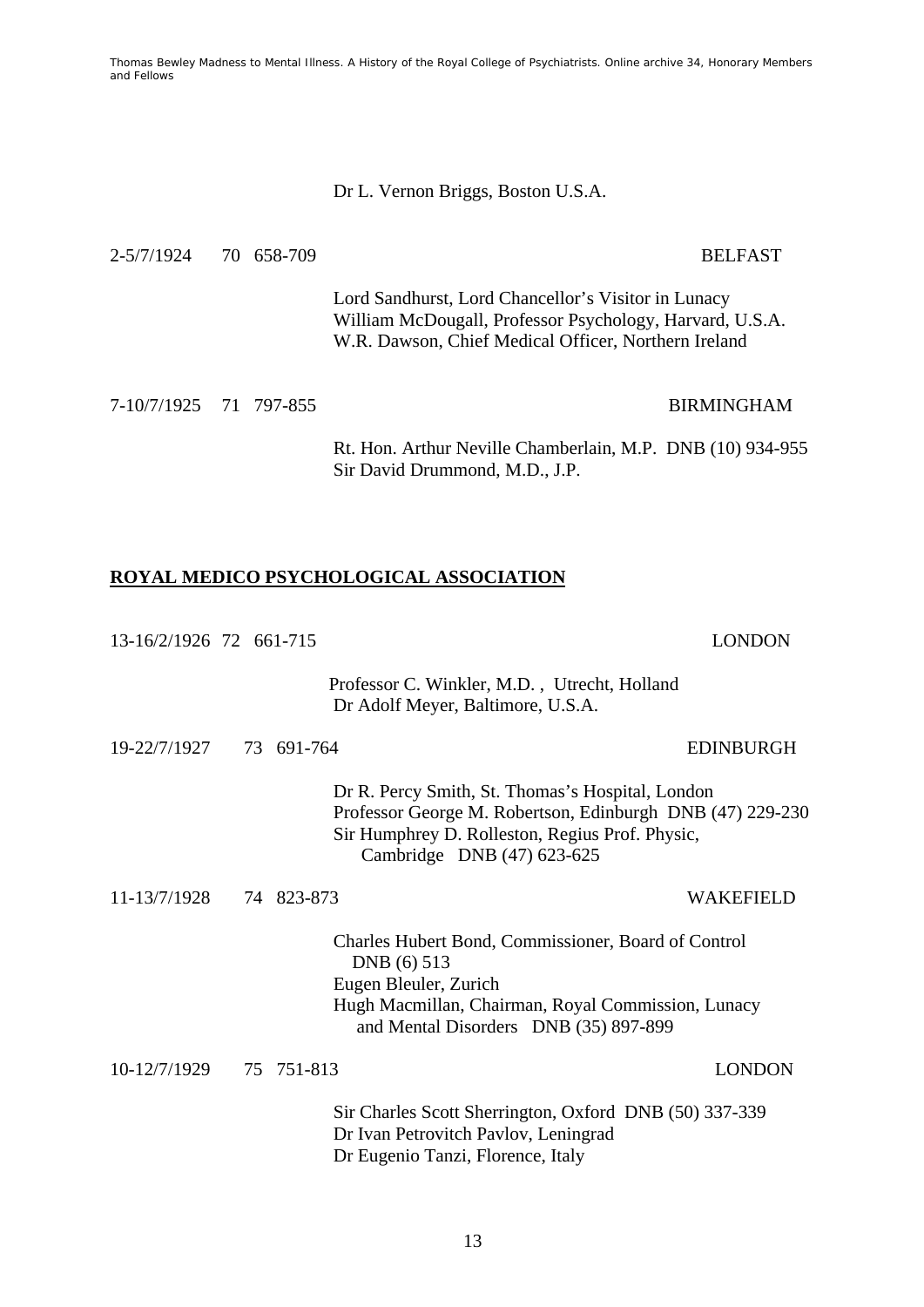| $1-4/7/1930$            |    | 76 860-925                                                                                                                                                                                                                                       | <b>OXFORD</b>      |
|-------------------------|----|--------------------------------------------------------------------------------------------------------------------------------------------------------------------------------------------------------------------------------------------------|--------------------|
|                         |    | Professor Harvey Cushing, Prof. Surgery, Harvard, U.S.A.<br>Professor Pierre Janet, France<br>Professor Julius R. Wagner von Jauregg, Vienna                                                                                                     |                    |
| 8-11/7/1931             |    | 77 862-901                                                                                                                                                                                                                                       | <b>DUBLIN</b>      |
|                         |    | James Chambers, M.D., Priory, Roehampton<br>Michael James Nolan, Visitor in Lunacy, Northern Ireland<br>and Irish Free State                                                                                                                     |                    |
| 13-16/7/1932            |    | 78 973-1019                                                                                                                                                                                                                                      | <b>STIRLING</b>    |
|                         |    | Thomas W. McDowall, ex President<br>Sir Robert Armstrong-Jones, Lord Chancellor's Visitor<br>DNB (30) 626-627<br>L. Vernon Briggs                                                                                                                |                    |
| 5-7/7/1933              | 79 | 800-831                                                                                                                                                                                                                                          | <b>COLCHESTER</b>  |
|                         |    | Ernest William White, Prof. Psychiatry, King's College<br>Hospital                                                                                                                                                                               |                    |
| $4 - 6/7/1934$          |    | 80 757-786                                                                                                                                                                                                                                       | <b>NORTHAMPTON</b> |
|                         |    | James Richard Whitwell, M.B. Librarian<br>L.G. Brock, Chairman, Board of Control                                                                                                                                                                 |                    |
| $3 - 5/7/1935$          |    | 81 970-1000                                                                                                                                                                                                                                      | <b>LONDON</b>      |
|                         |    | John Keay, ex President<br>Hamilton Marr, Commissioner, Board of Control, Scotland                                                                                                                                                               |                    |
| $1 - \frac{3}{7}$ /1936 | 82 | Supplement Sept. 1-30                                                                                                                                                                                                                            | <b>FOLKESTONE</b>  |
|                         |    | Miss Ruth Darwin, Senior Commissioner, Board of Control<br>Edgar A. Doll, Pres. American Association Mental<br>Deficiency, New Jersey<br>Prof. Dr Sigmund Freud, Vienna, Austria DNB (21) 3-11<br>Rt. Hon. Sir Kingsley Wood, Minister of Health |                    |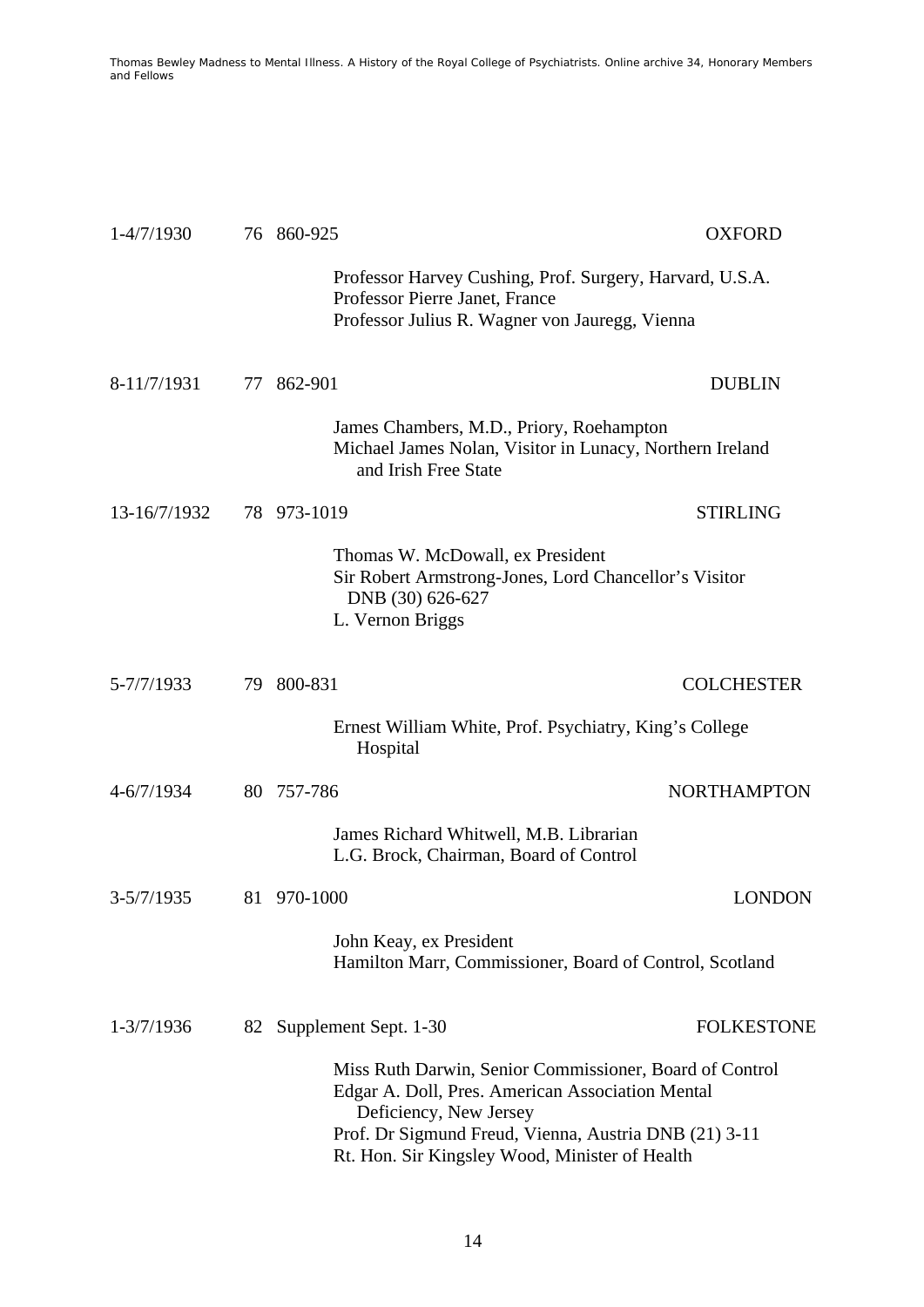# DNB (60) 124-127

| 7-9/7/1937                             | 83 | Suppl. Sept. 1-45                                                                                                                                                                                     |                 | <b>AYR</b>    |
|----------------------------------------|----|-------------------------------------------------------------------------------------------------------------------------------------------------------------------------------------------------------|-----------------|---------------|
|                                        |    | Prof. Henri Claude, Prof. Psychiatrie, Paris<br>J. Kirkland, F.R.I.B.A., Board of Control<br>William F. Menzies, M.D., F.R.C.P.                                                                       |                 |               |
| $6 - 8/7/1938$                         | 84 | Suppl. Sept. 1-27                                                                                                                                                                                     | <b>ILKLEY</b>   |               |
|                                        |    | Edwin Goodall, M.D., F.R.C.P.                                                                                                                                                                         |                 |               |
| 12-14/7/1939                           | 85 | Suppl. Sept 39, 1-26                                                                                                                                                                                  | <b>BRIGHTON</b> |               |
|                                        |    | William A. Potts, M.A., M.D.                                                                                                                                                                          |                 |               |
| 24/71940                               |    | 86 Suppl. Sept. 3-14                                                                                                                                                                                  | <b>LONDON</b>   |               |
|                                        |    | Dr Nathan Raw, M.D. F.R.S.E.                                                                                                                                                                          |                 |               |
| 17/7/1941                              | 87 | Suppl. Oct. 1-8                                                                                                                                                                                       | <b>LONDON</b>   |               |
|                                        |    | No Honorary members                                                                                                                                                                                   |                 |               |
| 23/7/1942                              | 88 | Suppl. Oct. 1-10                                                                                                                                                                                      | <b>LONDON</b>   |               |
|                                        |    | Cyril Penton, Senior Legal Commissioner, Board of Control<br>Dr Bedford Russell, E.N.T. Pathologist, Barts                                                                                            |                 |               |
| 29/7/1943                              | 89 | Suppl. Oct. 2-23                                                                                                                                                                                      | <b>LONDON</b>   |               |
|                                        |    | Bernard Hart, M.D., F.R.C.P., Consultant Physician,<br>Reginald Worth, previous President                                                                                                             |                 | <b>UCH</b>    |
| 29-30/11/1944 91 Suppl. July 1945 1-39 |    |                                                                                                                                                                                                       |                 | <b>LONDON</b> |
|                                        |    | Sir Edward Farquhar Buzzard, Bt., Regius Prof. Medicine,<br>Oxford DNB (9) 245-296<br>Rt. Hon. Arthur Greenwood, Min. Health 1929-1931<br>DNB (23) 617-620<br>Dr George William Smith, Hon. Treasurer |                 |               |
| 5-6/9/1945                             |    | 92 Suppl. Jan. 1946 1-40                                                                                                                                                                              | <b>LONDON</b>   |               |
|                                        |    | Dr Gordon Masefield, ex. Gen. Sec. RMPA                                                                                                                                                               |                 |               |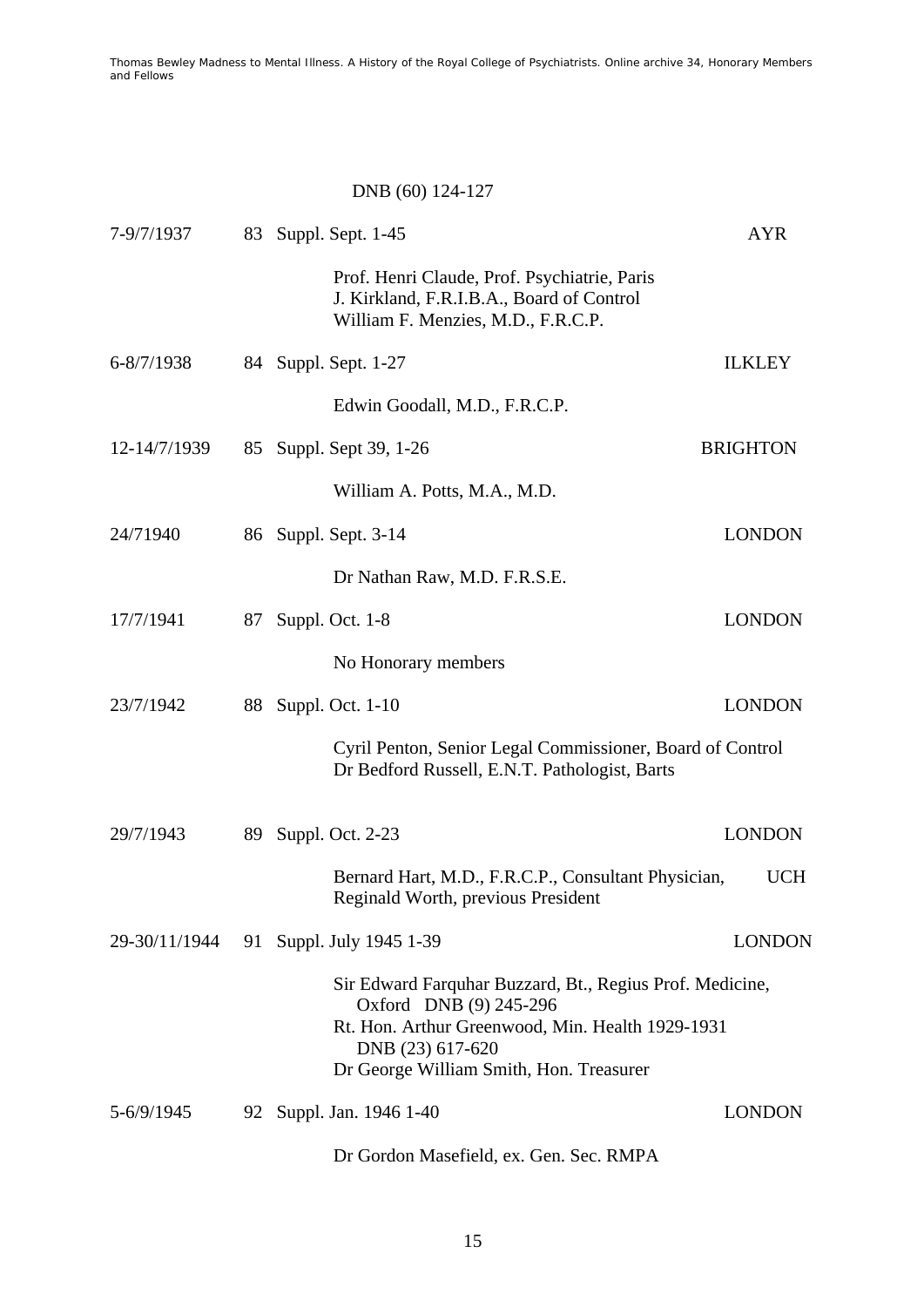| 17-19/7/1946   | 92 Suppl. Oct. 1946 1-57                                                                                                                                                        | <b>EDINBURGH</b>   |
|----------------|---------------------------------------------------------------------------------------------------------------------------------------------------------------------------------|--------------------|
|                | Professor K. Herman Bouman, Amsterdam                                                                                                                                           |                    |
| 9-11/7/1947    | 93 Suppl. Oct. 1947 1-17                                                                                                                                                        | <b>EASTBOURNE</b>  |
|                | F.C. Bartlett, Prof. Experimental Psychology, Cambridge<br>DNB (4) 179-180<br>Dr H.G. Haynes, Essex<br>Egon Moniz, Prof. Neurology, Lisbon                                      |                    |
| 7-9/7/1948     | 95 Suppl. Jan. 1949 1-30                                                                                                                                                        | <b>LONDON</b>      |
|                | Percy Barter, Chairman, Board of Control                                                                                                                                        |                    |
| 20-22/7/1949   | 96 Suppl. Jan. 1950 1-16                                                                                                                                                        | <b>YORK</b>        |
|                | Dr A. Helen Boyle, ex President DNB (7) 77-78<br>Dr F.L. Golla, Burden Institute, Bristol DNB (22) 705-706                                                                      |                    |
| 12-14/7/1950   | Suppl. Jan. 1951 1-16<br>97                                                                                                                                                     | <b>LEICESTER</b>   |
|                | Dr Earl D. Bond, Prof. Psychiatry, Pennsylvania<br>Dr C. Charles Burlingame, Institute of Living, Philadelphia<br>Dr A. Répond, President, World Federation of Mental<br>Health |                    |
| 11-13/7/1951   | 98 Suppl. Jan. 1952 1-20                                                                                                                                                        | <b>DUMFRIES</b>    |
|                | Dr Ernest Jones, President, International Psycho-Analytical<br>Association DNB (30) 485-489<br>Dr Alfred Alexander Webster Petrie, Banstead                                     |                    |
| $2 - 4/7/1952$ | 98 Suppl. Oct. 1952 1-15                                                                                                                                                        | <b>NORTHAMPTON</b> |
|                | Kate Fraser, M.D., Commissioner, Board of Control, Scotland<br>John Jardine, Chairman, Board of Control, Scotland<br>Professor Carl Gustav Jung, Zurich                         |                    |
| 7-10/7/1953    | Suppl. Oct. 1953 8-27<br>99.                                                                                                                                                    | <b>GLOUCESTER</b>  |
|                | Sir W. Russell Brain, President, Royal College of Physicians<br>London DNB (7) 291-292                                                                                          |                    |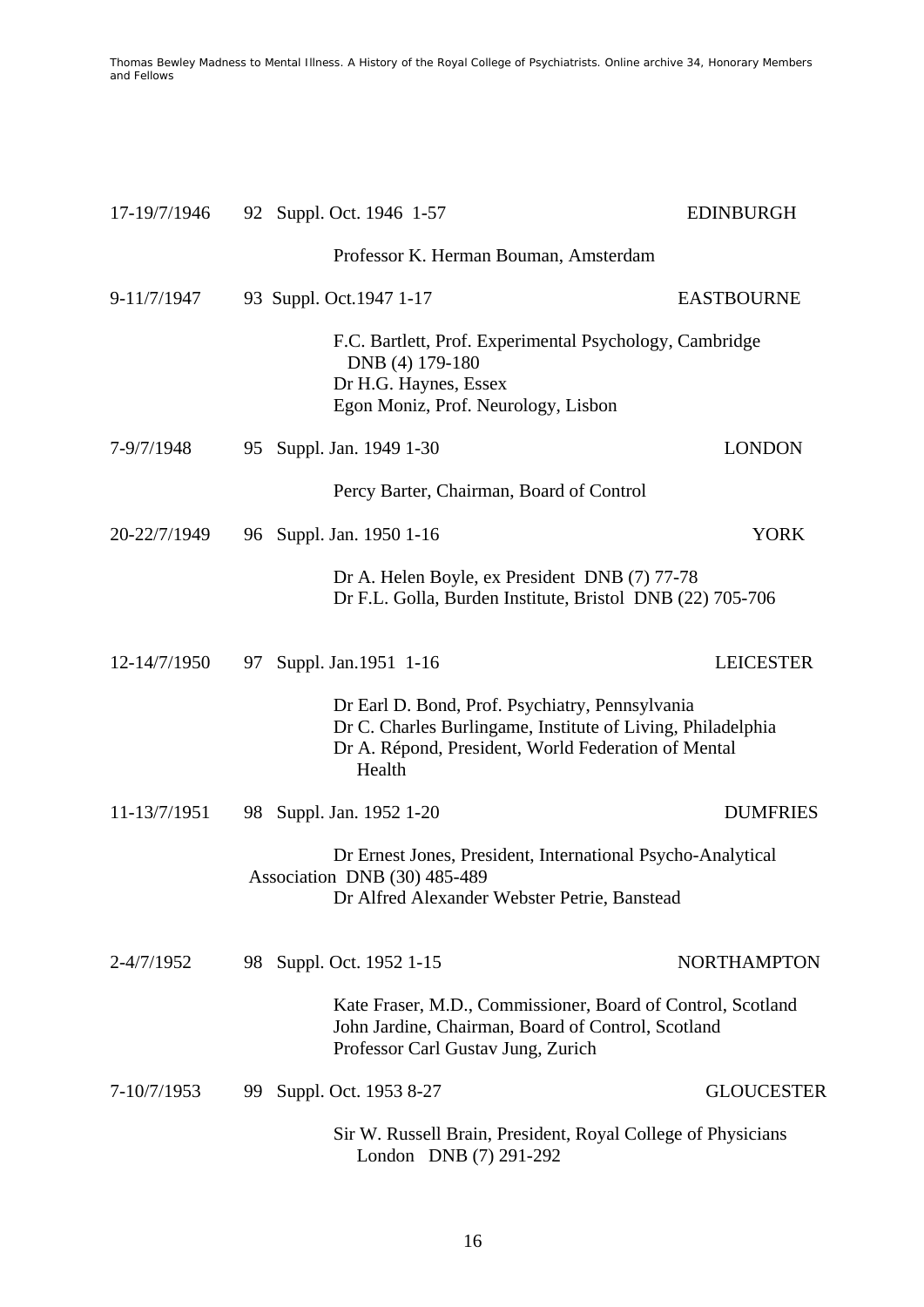|              | Dr Frank Douglas Turner, ex President                                                                                                                                                            |                |
|--------------|--------------------------------------------------------------------------------------------------------------------------------------------------------------------------------------------------|----------------|
| 13-16/7/1954 | 100 Suppl. Oct. 1954 1-16                                                                                                                                                                        | <b>LONDON</b>  |
|              | Dr N.H.M. Burke, ex Chairman, Mental Deficiency Section<br>Dr K.K. Drury, ex President                                                                                                           |                |
| 12-15/7/1955 | 101 Suppl. Oct. 1955 1-22                                                                                                                                                                        | <b>DUBLIN</b>  |
|              | Sir D.K. Henderson, Edinburgh, ex President DNB (26) 305-306<br>Dr E.O. Lewis, Lord Chancellor's Visitor in Lunacy<br>William Rees Thomas, M.D., Senior Commissioner,<br><b>Board of Control</b> |                |
| 17-20/7/1956 | 102 Suppl. Oct. 1956 4-27                                                                                                                                                                        | WARLINGHAM     |
|              | Rt. Hon. Lord Adrian, Cambridge DNB (1) 359-360                                                                                                                                                  |                |
| 2-5/7/1957   | 103 Suppl. Oct. 1957 4-25                                                                                                                                                                        | <b>OXFORD</b>  |
|              | Prof. Stanley Cobb, Harvard, U.S.A.<br>Rt. Hon. Earl of Feversham, Chairman, National Association<br><b>Mental Health</b>                                                                        |                |
| 1-4/7/1958   | 106 Suppl. Jan. 1960 1-16                                                                                                                                                                        | <b>BEXLEY</b>  |
|              | Dr P.K. McCowan, Dumfries, ex President<br>Professor Lothar Joseph Meduna, Chicago, U.S.A.                                                                                                       |                |
| 14-17/7/1959 | 106 Suppl. April 1960 10-26                                                                                                                                                                      | <b>GLASGOW</b> |
|              | Dr D. Ewen Cameron, McGill University, Montreal<br>Dr Noel Gordon Harris, Middlesex Hospital, London<br>Dr Karl Kleist, Emeritus Professor, Frankfurt, Germany                                   |                |
| 11-15/7/1960 | 107 Suppl. Jan 1961 4-43                                                                                                                                                                         | <b>LONDON</b>  |
|              | Dr W. Mayer-Gross, Birmingham DNB (24) 77-78                                                                                                                                                     |                |
| 4-7/7/1961   | 108 Suppl. Jan. 1962 1-23                                                                                                                                                                        | <b>LONDON</b>  |
|              | Dr G.W.T.H. Fleming, ex Editor, Journal<br>Dr J. Ivison Russell, ex President                                                                                                                    |                |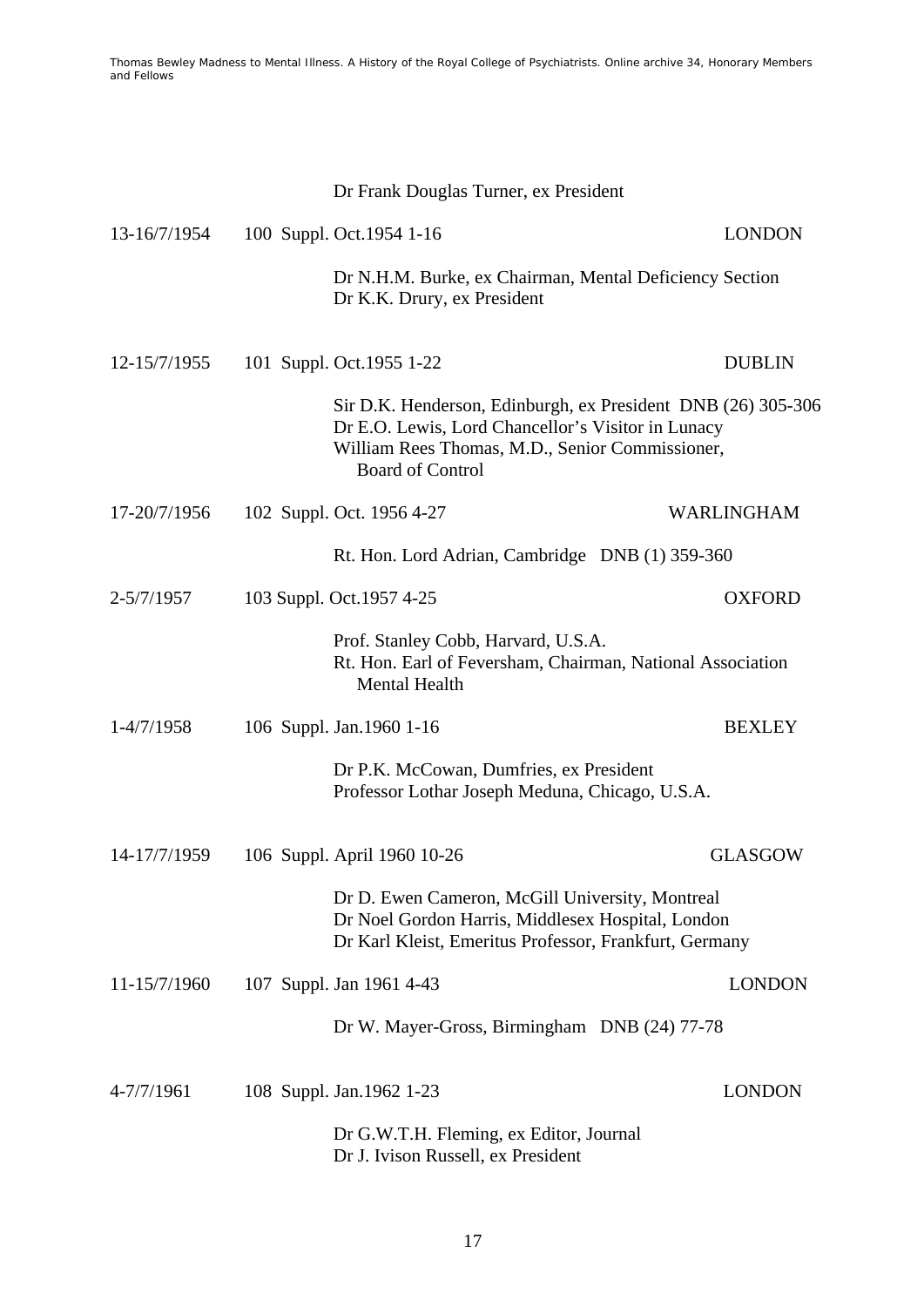|                | Manfred Bleuler, Professor of Psychiatry, Zurich                                                                                                                                           |                  |
|----------------|--------------------------------------------------------------------------------------------------------------------------------------------------------------------------------------------|------------------|
| $3-6/7/1962$   | 109 Suppl. Mar. 1963 1-18                                                                                                                                                                  | <b>LONDON</b>    |
|                | Dr Henri Ey, Paris<br>Prof. Juan Jose Lopez-Ibor, Madrid Spain                                                                                                                             |                  |
| $2 - 5/7/1963$ | 110 Suppl. Jan. 1964 1-18                                                                                                                                                                  | <b>LONDON</b>    |
|                | Prof. Jean Delay, Paris, France<br>Dr Walter Barton, Med. Director, American Psychiatric<br>Association                                                                                    |                  |
| 7-10/7/1964    | 110 Suppl. Nov. 1964 4-21                                                                                                                                                                  | <b>CARDIFF</b>   |
|                | Prof. Karl Jaspers, Basle, Switzerland<br>Dr John R. Rees, Hon. President, World Federation<br>Mental Health DNB (46) 323-324<br>Dr A.A. Walk, ex Librarian and ex President               |                  |
| 13-16/7/1965   | 111 Suppl. Nov. 1965 1-20                                                                                                                                                                  | <b>GLASGOW</b>   |
|                | Dr Howard P. Rome, President, American Psychiatric Assoc.<br>Dr Daniel Blain, Past President, American Psychiatric Assoc.<br>Dr Clarence B. Farrar, Editor, American Journal of Psychiatry |                  |
| 5-8/7/1966     | 112 Suppl. Oct. 1966 1-18                                                                                                                                                                  | <b>SHEFFIELD</b> |
|                | Anna Freud, Hampstead Child Clinic, London DNB (21) 1-3<br>Dr Ian Skottowe, ex President<br>Dr D.W. Winnicott, Child Psychoanalyst, London<br>DNB (59) 748-750                             |                  |
| 4-7/7/1967     | 113 Suppl. Nov. 1967 1-17                                                                                                                                                                  | <b>LONDON</b>    |
|                | Prof. Henry A. Murray, Emeritus Professor of Psychology,<br>Harvard, U.S.A.<br>Prof. Eric Essen-Möller, Lund, Sweden<br>Sir Geoffrey Vickers, V.C. DNB (56) 417-418                        |                  |
| 9-12/7/1968    | 114 Suppl. Oct. 1968 1-21                                                                                                                                                                  | <b>PLYMOUTH</b>  |
|                | Dr R.W. Armstrong, ex President<br>Dr L.C. Cook, ex President                                                                                                                              |                  |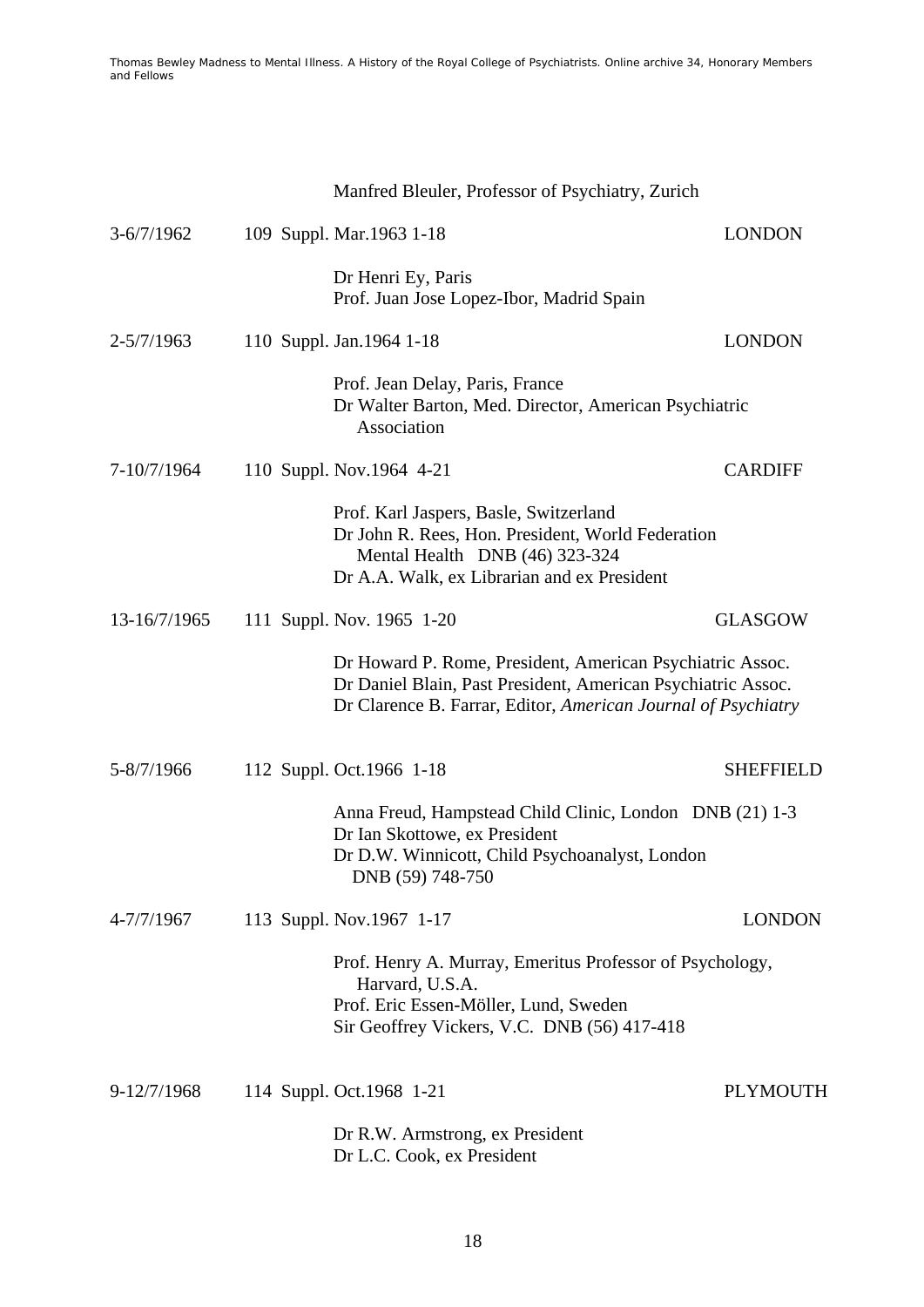Dr Henry W. Brosin, President, American Psychiatric Assoc.

| 8-11/7/1969 | 115 Suppl. Oct. 1969 4-23      | MIDDLESBOROUGH                                                                                                                                                        |
|-------------|--------------------------------|-----------------------------------------------------------------------------------------------------------------------------------------------------------------------|
|             | Angus MacNiven, Past President | Francis Braceland, Editor, American J. Psychiatry<br>Dr Karl Menninger, Topeka, Kansas, U.S.A.                                                                        |
| 7-10/7/1970 | 118 Suppl. April 1971 1-19     | LONDON                                                                                                                                                                |
|             | DNB (43) 614-615               | Prof. Lionel Penrose, Professor of Genetics, London<br>Prof. Erwin Stengel, Sheffield DNB (52) 399-391<br>Dr Isobel C.H. Wilson, ex President and ex Board of Control |

# **ROYAL COLLEGE OF PSYCHIATRISTS**

Under the new Charter the College was entitled to elect five Honorary Fellows annually. The

'Supplements' became 'News and Notes'.

18-19/11/1971 News & Notes June 1973 3-12 LONDON

 No Honorary Fellows were reported to have been elected at this meeting. The following Annual General Meeting took place in July 1973. However in News and Notes January 1973 there was a list of all Honorary Fellows. From this it was possible to deduce that eight Honorary Fellows had been elected in 1972. The minutes of the Court of Electors (5/6/1972) confirmed their election that year.

News and Notes January, 1973, page 5

 Dr G. Beaudoin, Quebec. President Canadian Psychiatric Assoc. Professor D. Curran, London, ex President Dr T.M. Cuthbert, Middlesborough, ex President Professor Sir Aubrey Lewis, London DNB (33) 586-587 Dr F.E. Pilkington, ex President Dr T. Ferguson Rodger, Glasgow Dr J. Romano, New York Dr Laurence Koll, Washington D.C., U.S.A.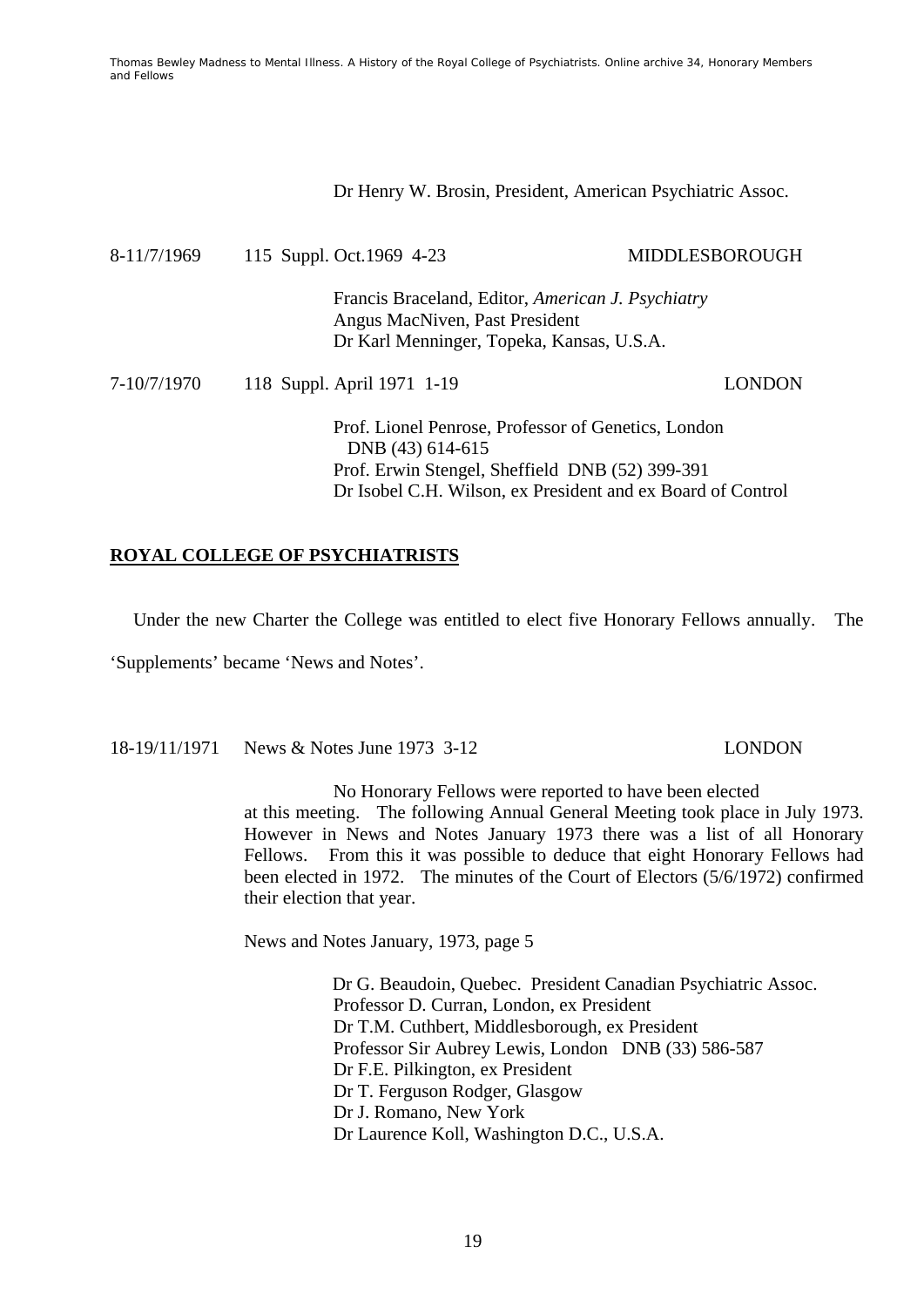| 10-12/7/1973   | 123 News & Notes November 1973 1-4                                                                                                                                                                                                                                         | <b>CARDIFF</b> |
|----------------|----------------------------------------------------------------------------------------------------------------------------------------------------------------------------------------------------------------------------------------------------------------------------|----------------|
|                | Dr H.V. Dicks, ex President<br>Sir George Godber, Chief Medical Officer, DHSS<br>London<br>Dr A.B. Monro, ex General Secretary, RMPA<br>Dr William Sargant, ex Registrar, RMPA DNB (48) 962-963<br>Dr Eliot Slater, ex Editor DNB (50) 908-909                             |                |
| 2-4/7/1974     | 127 News & Notes May 1975 1-10                                                                                                                                                                                                                                             | <b>LONDON</b>  |
|                | Rt. Hon. Lord Goodman DNB (22) 788-791<br>Rt. Hon. Lord Platt, President, Royal College of Physicians<br>London DNB (44) 540-541<br>Professor Mogens Schou, Aarhus, Denmark<br>Professor Eugene Ziskind, University of Southern California<br>U.S.A.                       |                |
| 8-10/7/1975    | 129 News & Notes June 1977 1-11                                                                                                                                                                                                                                            | <b>LONDON</b>  |
|                | Professor Alfred Freeman, New York<br>Professor Konrad Lorenz, Ethologist, Nobel Laureate<br>Sir Roger Ormrod, Lord Justice, High Court and Medical<br>Doctor<br>Sir Martin Roth, ex President                                                                             |                |
| $6 - 8/7/1976$ | 131 Bulletin July 1977 2-11                                                                                                                                                                                                                                                | <b>LONDON</b>  |
|                | Professor Kathleen Jones, Social Admin. York<br>Dr Henry P. Laughlin, President, American Psychiatric Assoc.<br>Professor Anna M. Roosenberg, Utrecht, Netherlands<br>Dr David Stafford-Clark, London DNB (11) 791<br>Professor Nicholas Tinbergen, Oxford, Nobel Laureate |                |
| 5-7/7/1977     | 133 Bulletin May 1978 74-91                                                                                                                                                                                                                                                | <b>LONDON</b>  |
|                | Dr Seymour Kety, Massachussetts<br>Professor Ørnulv Ødegård, Oslo<br>Rt. Hon. Lord Rayne, Financier<br>Professor K. Rawnsley, ex Dean<br>Sir Henry Yellowlees, Chief Medical Officer, DHSS                                                                                 |                |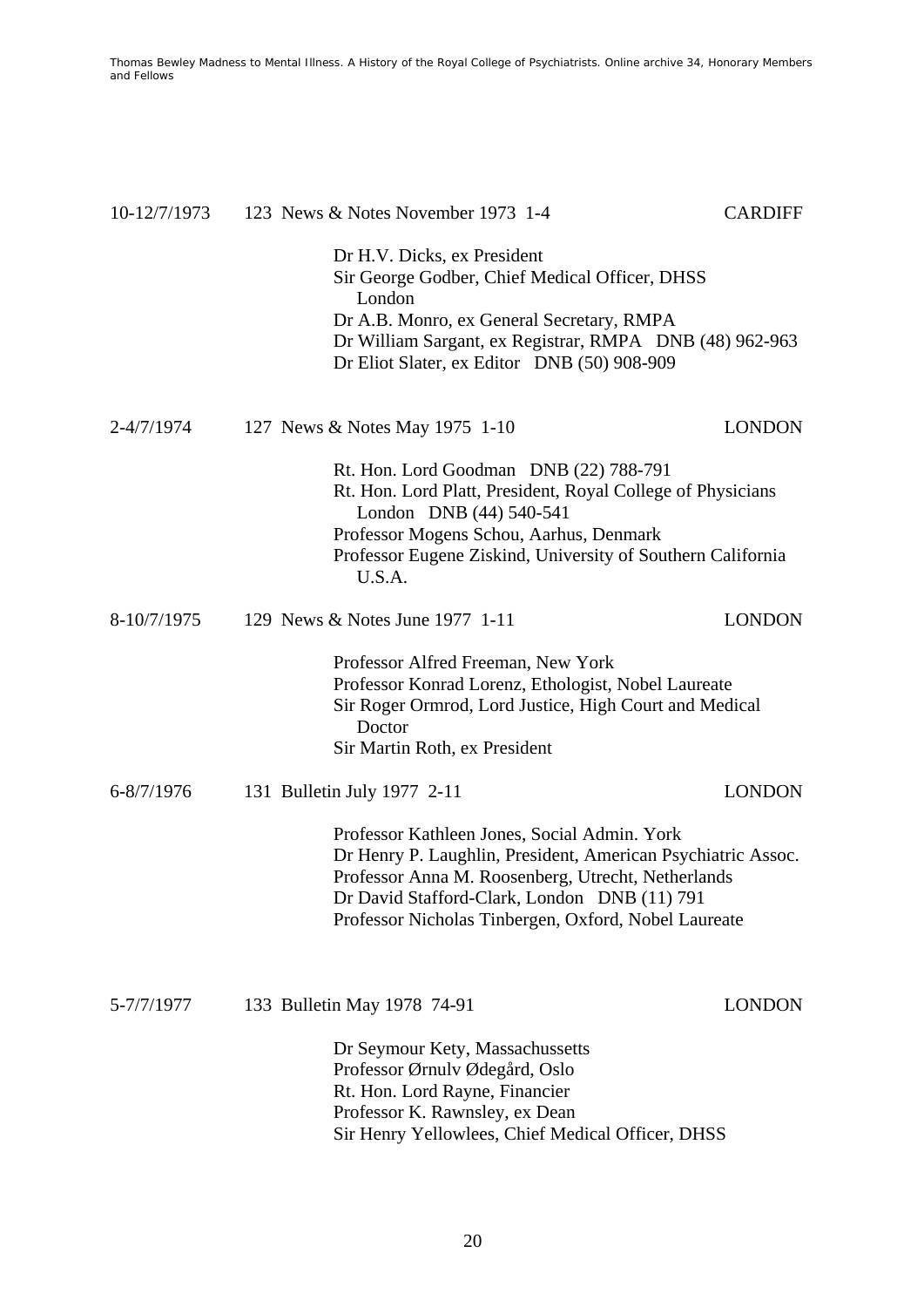| $4 - 6/7/1978$ | 135 Bulletin June 1979 93-102                                                                                                                                                                                                                                                                      | <b>LONDON</b> |
|----------------|----------------------------------------------------------------------------------------------------------------------------------------------------------------------------------------------------------------------------------------------------------------------------------------------------|---------------|
|                | Professor T.C.N. Gibbens, London<br>Dr E.H. Hare, ex Editor<br>Dr Nathan Kline, Rockland, New York, U.S.A.<br>Dr Morris Markowe, ex Registrar<br>Professor W. Linford Rees, ex President                                                                                                           |               |
| 9-12/7/1979    | 135 Bulletin December 1979 178-187                                                                                                                                                                                                                                                                 | <b>EXETER</b> |
|                | Prof. Sir Denis Hill, Institute of Psychiatry, London<br>DNB (27) 122-123<br>Prof. T.A. Lambo, Deputy Director General, WHO<br>Lord John Richardson, Chairman, General Medical Council<br>Dr Wilfrid Warren, ex Treasurer<br>Baroness Wootton of Abinger DNB (60) 287-289                          |               |
| 8-10/7/1980    | 137 Bulletin December 1980 194-202                                                                                                                                                                                                                                                                 | <b>LONDON</b> |
|                | Dr John Bowlby, Child Psychiatrist, Tavistock Clinic, London<br>Professor Pierre Pichot, Paris<br>Dr Derek Richter, MRC Neuropsychiatric Unit<br>Dr Gavin Shaw, President, Royal College of Physicians and<br>Surgeons, Glasgow<br>Professor Oliver Zangwill, Psycholgist, Cambridge               |               |
| 7-9/7/1981     | 139 Bulletin December 1981 228-239                                                                                                                                                                                                                                                                 | <b>LONDON</b> |
|                | Professor Jerome Frank, Johns Hopkins, Baltimore<br>Dr P.G. McGrath, ex Physician Superintendent, Broadmoor<br>Hospital<br>Professor Norman Moore, St. Patrick's Hospital, Dublin<br>Dr Felix Post, Maudsley Hospital, London<br>Dr Alexander Shapiro, Harperbury Hospital                         |               |
| 6-8/7/1982     | 141 Bulletin December 1982 223-227                                                                                                                                                                                                                                                                 | <b>LONDON</b> |
|                | Sir Douglas Black, President, Royal College of Physicians,<br>London<br>Dr David L. Davies, ex Dean, Maudsley Hospital, London<br>Professor Max Hamilton, Leeds<br>Professor Robert Jones, ex President, Canadian Psychiatric<br>Association<br>Professor Sir Desmond Pond, ex President and Chief |               |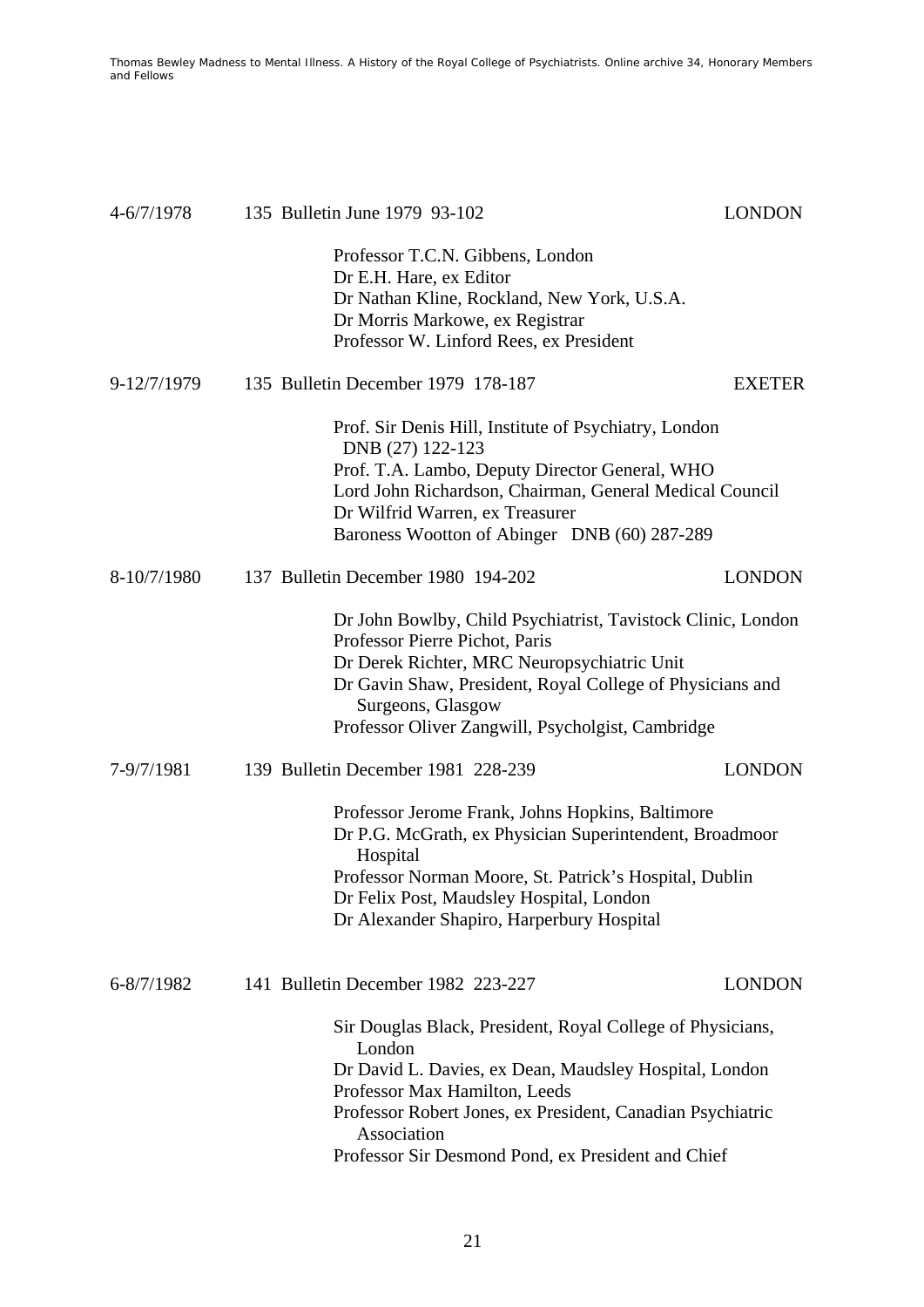# Scientist, DHSS DNB (37) 818-919

| 5-7/7/1983    | 143 Bulletin December 1983 227-234                                                                                                                                                                                                                                                           | <b>BRISTOL</b>     |
|---------------|----------------------------------------------------------------------------------------------------------------------------------------------------------------------------------------------------------------------------------------------------------------------------------------------|--------------------|
|               | Professor A. Leighton, Dalhousie, Canada<br>Sir Alec Merrison, Vice-Chancellor, Bristol<br>Viscount Sandon, ex Chairman of Governors, Bethlem/<br>Maudsley<br>Dr Peter Sainsbury, ex Director, MRC Unit, Graylingwell<br>Sir William Trethowan, ex Professor, Birmingham, UK                 |                    |
| 11-13/7/1984  | 145 Bulletin December 1984 240-243                                                                                                                                                                                                                                                           | <b>CARDIFF</b>     |
|               | Professor Gerald Timbury, ex Registrar<br>Professor H. Gwynne Jones, Psychologist, Leeds<br>Dr Norman Sartorius, Mental Health, WHO<br>Sir Ivor Bachelor, Professor of Psychiatry, Dundee<br>Professor Daniel X. Freedman, Chicago, U.S.A.                                                   |                    |
| 9-11/7/1985   | 147 Bulletin December 1985 252-255                                                                                                                                                                                                                                                           | <b>LONDON</b>      |
|               | Professor Peter Berner, Sec. General, World Psychiatric<br>Association<br>Dr Donald Broadbent, Director, Applied Psychology Lab.,<br>Cambridge<br>Dr M.M. Glatt, St. Bernard's Hospital, London<br>Dr A.D. Leigh, ex Librarian<br>Professor Leon Eisenberg, Child Psychiatry, Boston, U.S.A. |                    |
| 8-9/7/1986    | 149 Bulletin 10 December 1986 363-367                                                                                                                                                                                                                                                        | <b>SOUTHAMPTON</b> |
|               | Professor Jules Angst, Zurich<br>Dr Douglas Bennett, ex Maudsley, London<br>Professor Eli Robins, St. Louis, U.S.A.<br>David Sainsbury, Philanthropist<br>Lord Taylor of Harlow, Medical Director, Harlow<br><b>Development Corporation</b>                                                  |                    |
| 30/6-2/7/1987 | 151 Bulletin 11 December 1987 408-412                                                                                                                                                                                                                                                        | <b>BELFAST</b>     |
|               | Professor George Browne, MRC Social Psychiatry Unit<br>Dr Alfred Meyer, Neuropathologist<br>Dr Michael Pare, ex Treasurer<br>Professor Eric Strömgren, Aarhus, Denmark<br>Professor Nigel Walker                                                                                             |                    |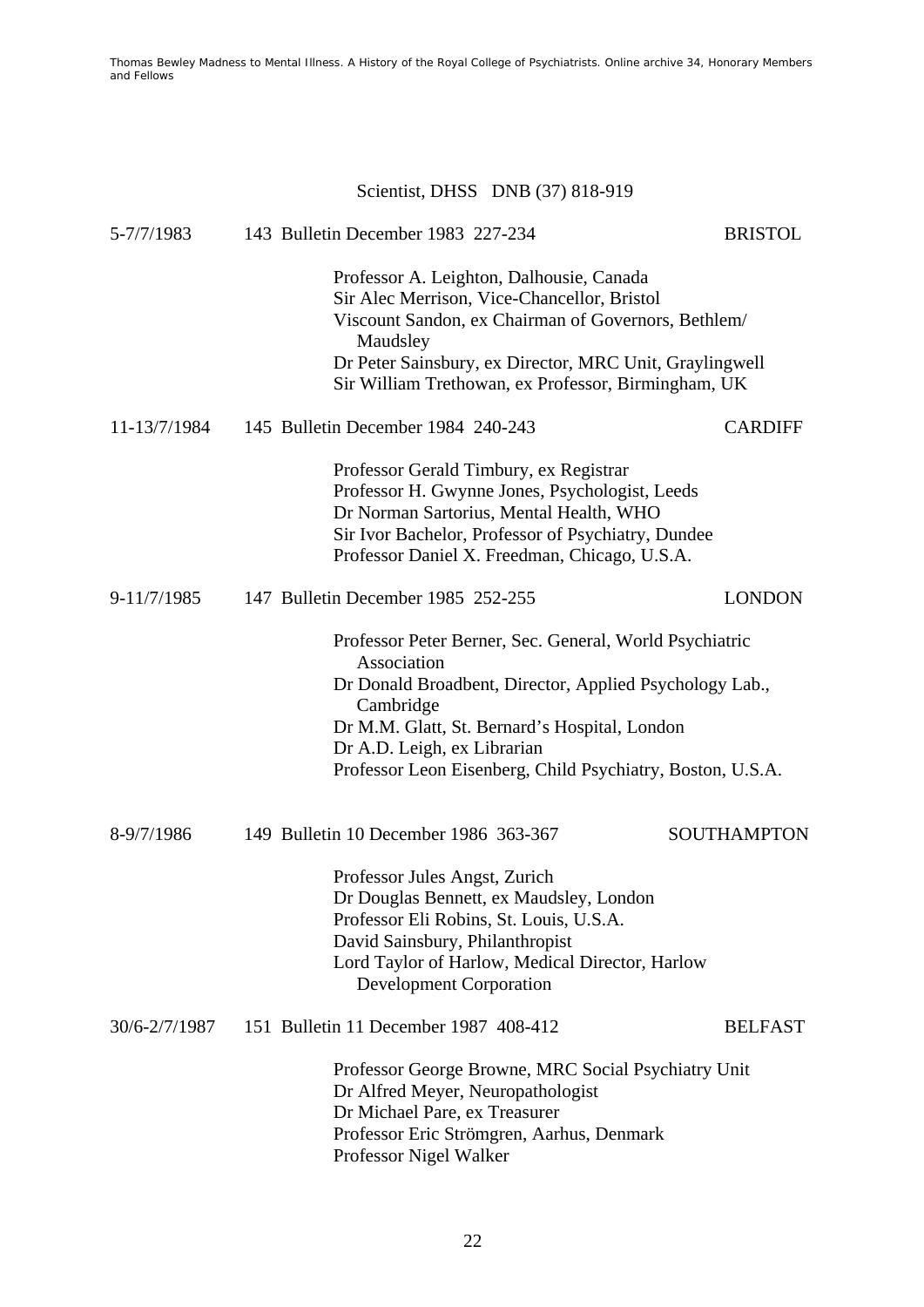| 5-7/7/1988     | 153 Bulletin 12 December 1988 540-546                                                                                                                                                                                                                                                                                | <b>BRIGHTON</b>   |
|----------------|----------------------------------------------------------------------------------------------------------------------------------------------------------------------------------------------------------------------------------------------------------------------------------------------------------------------|-------------------|
|                | Professor Irving Gottesman, St. Louis, U.S.A.<br>Professor Robert Hinde, MRC Unit (Development of<br>Behaviour)<br>Dr Jozé Jancar, Consultant Mental Handicap, Bristol<br>Dame Cicely Saunders, ex Hospice Director, London<br>Mrs. Renee Short, M.P., Wolverhampton                                                 |                   |
| 4-6/7/1989     | 155 Bulletin 13 December 1989 709-714                                                                                                                                                                                                                                                                                | <b>LONDON</b>     |
|                | Dr Mary Ainsworth, Emeritus Prof. Psychology, Virginia<br>U.S.A.<br>Dr Thomas Bewley, ex President<br>Dr A.D.B. Clarke, Psychology Mental Handicap, London<br>Professor J.A.N. Corsellis, Neuropathologist<br>Dr Henry Rollin, ex Librarian                                                                          |                   |
| 10-12/7/1990   | Bulletin 14 (1990) 749-754                                                                                                                                                                                                                                                                                           | <b>BIRMINGHAM</b> |
|                | Professor R.H. Cawley, King's College Hospital,<br>ex Chief Examiner<br>Dr Eric Cunningham Dax, Mental Health Authority, Victoria<br>Professor Lee Robins, Sociologist, St. Louis, U.S.A.<br>Dame Rosemary Rue, President, Faculty Community Medicine<br>Professor Michael Shepherd, Institute of Psychiatry, London |                   |
| $2 - 6/7/1991$ | Bulletin 15 (1991) 781-786                                                                                                                                                                                                                                                                                           | <b>BRIGHTON</b>   |
|                | Dr J.L.T. Birley, ex President<br>Lord David Ennals, ex Secretary of State, DHSS<br>Sir Raymond Hoffenberg, President, Royal College of<br>Physicians, London<br>Professor Narendra Wig, Chandrigar and WHO<br>H.R.H. the Prince of Wales                                                                            |                   |
| 24-27/7/1992   | Bulletin 16 (1992) 809-810*                                                                                                                                                                                                                                                                                          | <b>DUBLIN</b>     |
|                | Dr Phillip Connell, Addiction Psychiatry, Maudsley<br>Hospital, London<br>Rt. Hon. Dame Elizabeth Butler-Sloss, Lord Justice of Appeal<br>Dr Melvin Sabshin, Medical Director, American Psychiatric<br>Association<br>Professor George Winokur                                                                       |                   |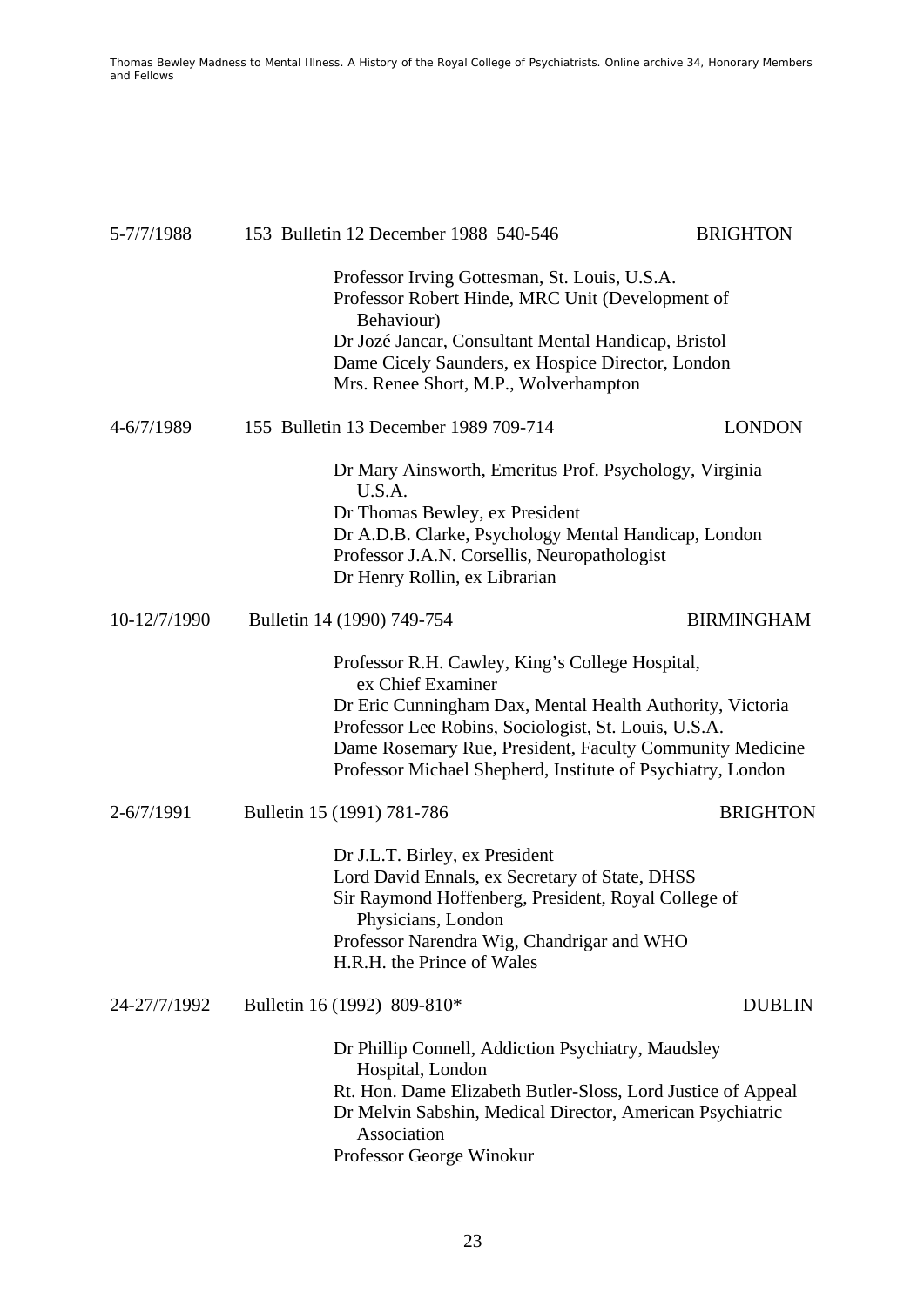Mary Robinson, President, Republic of Ireland

 \*The names of the Honorary Fellows elected this year were not reported in the account of this A.G.M. but the citation for Mary Robinson was reported in the 1994 A.G.M.

| $6 - 8/7/1993$ | Bulletin 17 (1993) 776-781                                                                                                                                                                                                                                                        |  | <b>SCARBOROUGH</b> |  |  |  |
|----------------|-----------------------------------------------------------------------------------------------------------------------------------------------------------------------------------------------------------------------------------------------------------------------------------|--|--------------------|--|--|--|
|                | Baroness Lucy Faithful, Director, Social Services, Oxford<br>Professor Leonard Stein, Professor of Psychiatry, Wisconsin<br>Dr Anthony Storr, Psychotherapist, Oxford<br>Judge Stephen Tumins, ex Inspector of Prisons<br>Lord John Walton, ex President, General Medical Council |  |                    |  |  |  |
| 6-9/7/1994     | Bulletin 18 (1994) 783-791                                                                                                                                                                                                                                                        |  | CORK               |  |  |  |
|                | Professor Hans Hippius, Professor of Psychiatry, Munich<br>Professor Felice Leah Mak, Professor of Psychiatry,<br>Hong Kong                                                                                                                                                       |  |                    |  |  |  |

 Dr John Reed, ex DHSS, Mental health Professor Sir John Wood, Tribunals Chairman

\* Mary Robinson was formally presented with her 1992 Honorary Fellowship at this meeting.

| 4-7/7/1995  | Bulletin 19 (1995) 789-796                                                                                                                                                                                                                                                                                                       | <b>TORQUAY</b> |
|-------------|----------------------------------------------------------------------------------------------------------------------------------------------------------------------------------------------------------------------------------------------------------------------------------------------------------------------------------|----------------|
|             | Professor Chester M. Pierce, Harvard, U.S.A.<br>Dr Alec J. Coppen, M.R.C. Laboratories, West Park<br>Dr Raymond Sadoun, Psychoepidemiologist, INSERM,<br>France<br>Professor Gerald Russell, Maudsley Hospital, London<br>H.R.H. the Duchess of Kent*                                                                            |                |
|             | *Fellowship presented at the following A.G.M.                                                                                                                                                                                                                                                                                    |                |
| 7-12/7/1996 | Bulletin 20 (1996) 758-768                                                                                                                                                                                                                                                                                                       | <b>LONDON</b>  |
|             | Lady Ann Parkinson, Chairman 'Drinkline' Action on Addiction<br>Professor Arthur Crisp, St. George's Hospital, London<br>Sir Leslie Turnberg, President, Royal College of Physicians,<br>London<br>Professor Per Bech, Professor of Psychiatry, Odensee,<br>Denmark<br>Professor John Wing, Director, MRC Social Psychiatry Unit |                |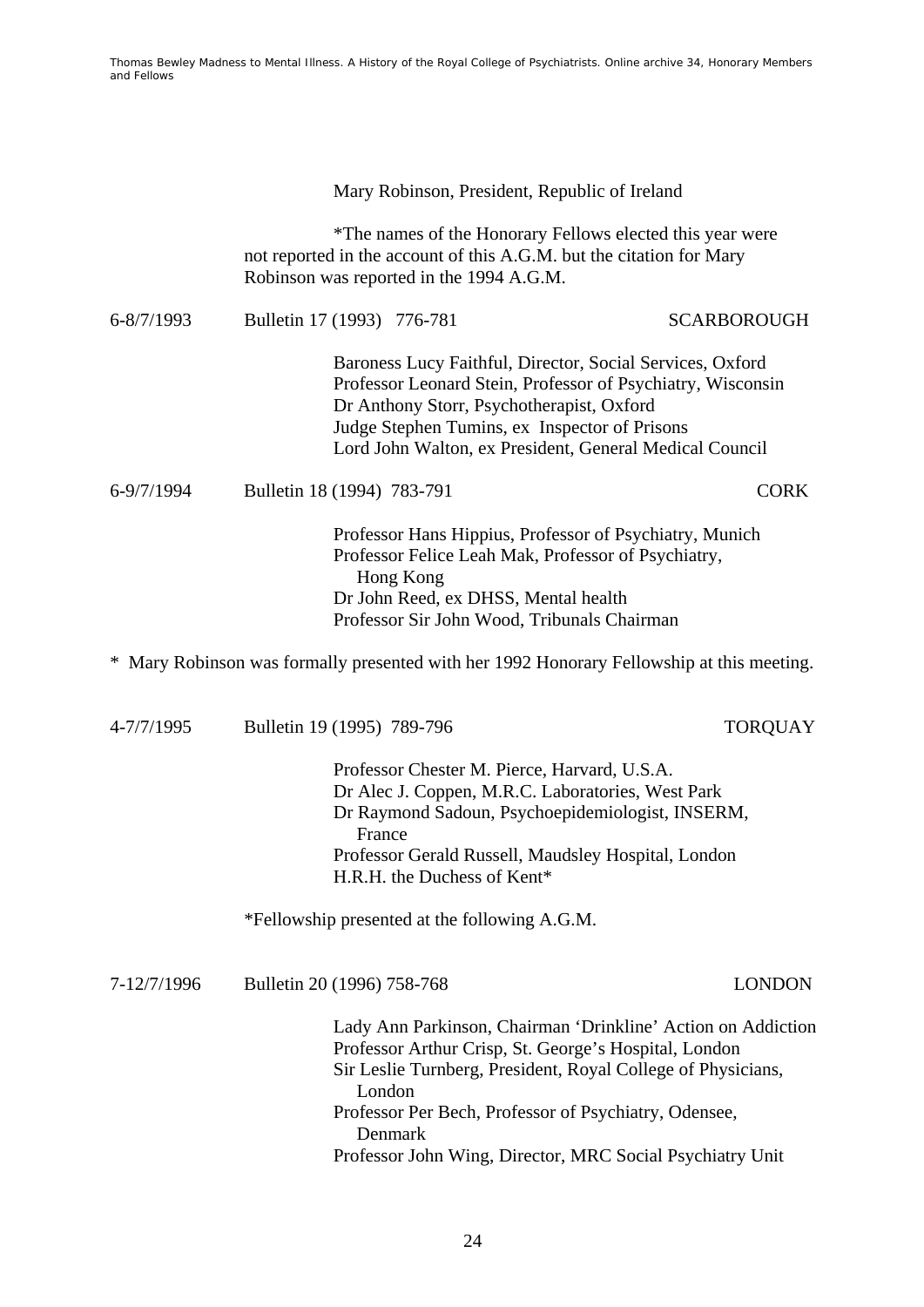| 1-4/7/1997     | Bulletin 21 (1997) 790-797                                                                                                                                                                                                                                                                                                              | <b>BOURNEMOUTH</b> |
|----------------|-----------------------------------------------------------------------------------------------------------------------------------------------------------------------------------------------------------------------------------------------------------------------------------------------------------------------------------------|--------------------|
|                | Dame Fiona Caldicott, ex President<br>Dr Ismond Rosen, Psychotherapist, London<br>Professor Sir Michael Rutter, F.R.S., MRC Unit,<br><b>Child Psychiatry</b><br>Dr Robert van Voren, Historian<br>Marjorie Wallace, Chief Executive, 'Sane'                                                                                             |                    |
| 22-25/6/1998   | Bulletin 22 (1998) 773-781                                                                                                                                                                                                                                                                                                              | <b>BELFAST</b>     |
|                | Professor James Griffith Edwards, Addiction Research Unit,<br>Maudsley<br>Professor Hugh Lionel Freeman, ex Editor<br>Professor Alan Haworth, Professor of Psychiatry, Zambia<br>Professor Myrna Weissman, Social/Psychiatric<br>Epidemiology, Columbia University, New York<br>Dr Alastair Wright, G.P., Editor Brit. J. Gen. Practice |                    |
| 28/6-3/7/1999  | Bulletin 23 (1999) 752-760                                                                                                                                                                                                                                                                                                              | <b>BIRMINGHAM</b>  |
|                | Professor Charles Anthony Butterworth, Psychiatric Nursing<br>Professor Jerome H. Jaffe, Special Action Office for Drug<br>Addiction, Washington D.C., U.S.A.<br>Professor W. Alwyn Lishman, Neuropsychiatrist, London<br>Baron Brian Rix, Mental Handicap Charities<br>Professor Robert Anderson Wood, Postgraduate Dean,<br>Aberdeen  |                    |
| $3 - 7/7/2000$ | Bulletin 24 (2000) 470-477                                                                                                                                                                                                                                                                                                              | <b>EDINBURGH</b>   |
|                | Rt. Hon. Sir Stephen Brown, P.C., President, Family<br>Division, High Court<br>Dr Robert Kendell, ex President<br>Professor Israel Kolvin, ex Treasurer<br>Professor Juan Lopez-Ibor, Spain, President World<br>Psychiatric Association<br>Professor Toma Tomov, Tanzania, WHO and Sofia,<br>Bulgaria                                   |                    |